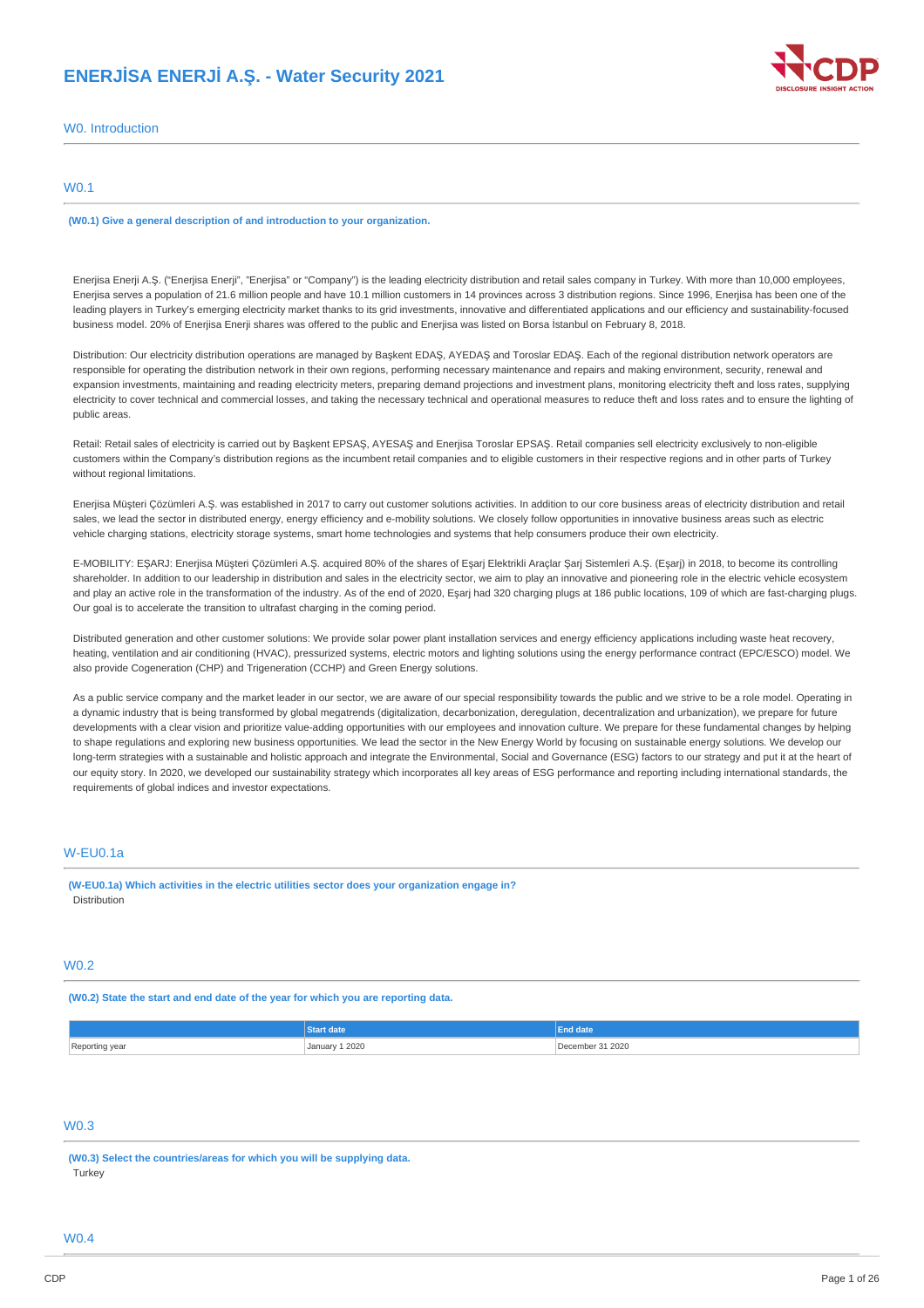**(W0.4) Select the currency used for all financial information disclosed throughout your response.** TRY

## W0.5

(W0.5) Select the option that best describes the reporting boundary for companies, entities, or groups for which water impacts on your business are being **reported.**

Companies, entities or groups over which operational control is exercised

## W0.6

(W0.6) Within this boundary, are there any geographies, facilities, water aspects, or other exclusions from your disclosure? No

## W<sub>1</sub>. Current state

## W1.1

(W1.1) Rate the importance (current and future) of water quality and water quantity to the success of your business.

|                                                                                                  | Direct use Indirect<br>importance use<br>rating | <i>importance</i><br>rating | <b>Please explain</b>                                                                                                                                                                                                                                                                                                                                                                                                                                                                                                                                                                                                                                                                                                                    |
|--------------------------------------------------------------------------------------------------|-------------------------------------------------|-----------------------------|------------------------------------------------------------------------------------------------------------------------------------------------------------------------------------------------------------------------------------------------------------------------------------------------------------------------------------------------------------------------------------------------------------------------------------------------------------------------------------------------------------------------------------------------------------------------------------------------------------------------------------------------------------------------------------------------------------------------------------------|
| Sufficient amounts   Neutral<br>of good quality<br>freshwater<br>available for use               |                                                 | Neutral                     | As Enerjisa Enerji is an electricity distribution and retail company, freshwater is used for domestic purposes only. Therefore, its direct use importance is considered<br>neutral. Water is essential for everybody, however, in case of shortages and other water related issues, we will be able to provide our employees with sufficient<br>amounts from alternative sources with only minor financial impacts. Additionally, for some of our customers, good quality freshwater availability may be important<br>when it comes to their operations. Lack of their access to freshwater may have impact on their ability to pay for our services. Therefore, our assessment of indirect<br>use importance rating is neutral as well. |
| Sufficient amounts Not<br>of recycled,<br>brackish and/or<br>produced water<br>available for use | important at important at<br>all                | Not<br>all                  | We have no operations where recycled, brackish and/or produced water availability might impact us.                                                                                                                                                                                                                                                                                                                                                                                                                                                                                                                                                                                                                                       |

## W1.2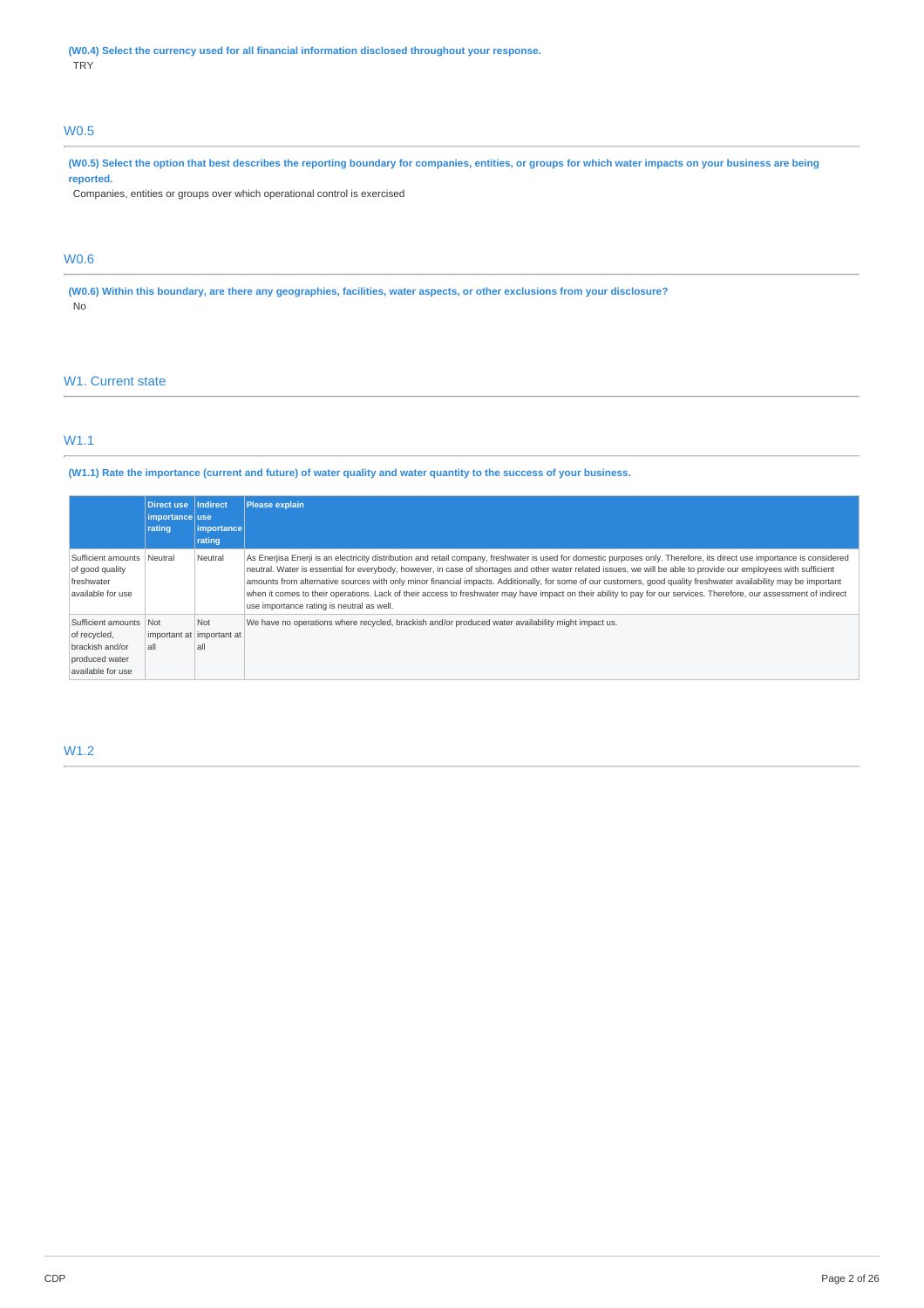## (W1.2) Across all your operations, what proportion of the following water aspects are regularly measured and monitored?

|                                                                                                                                                                      | % of<br>sites/facilities/operations | <b>Please explain</b>                                                                                                                                                                                                                                                                                                                                                                                                                                                                                                                                                                                                                                                                                                                                     |
|----------------------------------------------------------------------------------------------------------------------------------------------------------------------|-------------------------------------|-----------------------------------------------------------------------------------------------------------------------------------------------------------------------------------------------------------------------------------------------------------------------------------------------------------------------------------------------------------------------------------------------------------------------------------------------------------------------------------------------------------------------------------------------------------------------------------------------------------------------------------------------------------------------------------------------------------------------------------------------------------|
| Water withdrawals - total<br>volumes                                                                                                                                 | 100%                                | We monitor all water withdrawals from our operations. More than 94% of our operations withdraw water from municipality mains sources and are metered.<br>We have very minor groundwater withdrawals in two locations that are monitored as well.                                                                                                                                                                                                                                                                                                                                                                                                                                                                                                          |
| Water withdrawals-<br>volumes by source                                                                                                                              | 100%                                | We monitor all water withdrawals from our operations. More than 94% of our operations withdraw water from municipality mains sources and are metered.<br>We have very minor groundwater withdrawals in two locations that are monitored as well.                                                                                                                                                                                                                                                                                                                                                                                                                                                                                                          |
| Entrained water associated <not applicable=""><br/>with your metals &amp; mining<br/>sector activities - total<br/>volumes [only metals and<br/>mining sector]</not> |                                     | <not applicable=""></not>                                                                                                                                                                                                                                                                                                                                                                                                                                                                                                                                                                                                                                                                                                                                 |
| Produced water associated <not applicable=""><br/>with your oil &amp; gas sector<br/>activities - total volumes<br/>[only oil and gas sector]</not>                  |                                     | <not applicable=""></not>                                                                                                                                                                                                                                                                                                                                                                                                                                                                                                                                                                                                                                                                                                                                 |
| Water withdrawals quality                                                                                                                                            | $1 - 25$                            | We withdraw most of our water from mains, and most water withdrawn from the mains are not used for direct consumption (direct consumption takes place<br>either from bottled water or from purifying systems as drinking water) Therefore, assessing withdrawal quality is not relevant for most of our operations. We<br>have some operations with water purifying systems used to supply drinking water, and their quality parameters are closely monitored. It is currently<br>impossible to distinguish between total volume of water going into the water purifying systems as the buildings only have one intake meter. Therefore we<br>estimate somewhere around 1%.                                                                               |
| Water discharges - total<br>volumes                                                                                                                                  | 100%                                | We monitor all water withdrawals from our operations. More than 94% of our operations withdraw water from municipality mains sources and are metered.<br>Most of these withdrawals are for routine office operations. There are no discharge meter requirements for our locations, however, we pay water treatment<br>fees based on the amount of water withdrawn based on the same meters. We have very minor groundwater withdrawals that are monitored as well. The<br>withdrawn groundwater is used solely for gardening and fire hydrants. It is assumed that all of the water withdrawn from the network is discharged to<br>municipal wastewater. It is assumed that all of the water withdrawn from the groundwater is discharged to groundwater. |
| Water discharges -<br>volumes by destination                                                                                                                         | 100%                                | We monitor all water withdrawals from our operations. More than 94% of our operations withdraw water from municipality mains sources and are metered.<br>Most of these withdrawals are for routine office operations. There are no discharge meter requirements for our locations, however, we pay water treatment<br>fees based on the amount of water withdrawn based on the same meters. We have very minor groundwater withdrawals that are monitored as well. The<br>withdrawn groundwater is used solely for gardening and fire hydrants. It is assumed that all of the water withdrawn from the network is discharged to<br>municipal wastewater. It is assumed that all of the water withdrawn from the groundwater is discharged to groundwater. |
| Water discharges -<br>volumes by treatment<br>method                                                                                                                 | 100%                                | We monitor all water withdrawals from our operations. More than 94% of our operations withdraw water from municipality mains sources and are metered.<br>Most of these withdrawals are for routine office operations. There are no discharge meter requirements for our locations, however, we pay water treatment<br>fees based on the amount of water withdrawn based on the same meters. All discharge location treatment methods are considered to be wastewater<br>treatment plans. We have very minor groundwater withdrawals that are monitored as well and used only for gardening and fire hydrant purposes.                                                                                                                                     |
| Water discharge quality -<br>by standard effluent<br>parameters                                                                                                      | Not relevant                        | All our operations take place in office buildings. Therefore water discharge quality is not a relevant parameter for Enerjisa Enerji.                                                                                                                                                                                                                                                                                                                                                                                                                                                                                                                                                                                                                     |
| Water discharge quality -<br>temperature                                                                                                                             | Not relevant                        | All our operations take place in office buildings. Therefore water discharge quality is not a relevant parameter for Enerjisa Enerji.                                                                                                                                                                                                                                                                                                                                                                                                                                                                                                                                                                                                                     |
| Water consumption - total $ 100\%$<br>volume                                                                                                                         |                                     | We monitor all water withdrawals from our operations. More than 94% of our operations withdraw water from municipality mains sources and are metered.<br>Most of these withdrawals are for routine office operations. There are no discharge meter requirements for our locations, however, we pay water treatment<br>fees based on the amount of water withdrawn based on the same meters. We have very minor groundwater withdrawals that are monitored as well. As there<br>are no discharge meters, we consider all water withdrawn from municipality sources to be discharged and utilize the W=D-C formula to monitor water<br>consumption.                                                                                                         |
| Water recycled/reused                                                                                                                                                | $1 - 25$                            | All our operations take place in office buildings. Therefore water recycle/reuse is not relevant to our operations. However, our Istanbul and Toroslar<br>headquarter buildings are equipped with rain water harvesting equipment that collects rain water for garden irrigation, toilet flushing and cleaning activities.<br>We plan to expand the water harvesting system to other locations.                                                                                                                                                                                                                                                                                                                                                           |
| The provision of fully-<br>functioning, safely<br>managed WASH services<br>to all workers                                                                            | 100%                                | All employees are offered fully-functioning, safely managed WASH services.                                                                                                                                                                                                                                                                                                                                                                                                                                                                                                                                                                                                                                                                                |

## W1.2b

(W1.2b) What are the total volumes of water withdrawn, discharged, and consumed across all your operations, and how do these volumes compare to the **previous reporting year?**

|                      | Volume<br>(megaliters/year) previous | Comparison with Please explain<br>reporting year |                                                                                                                                                                                                                                                                                                                                                                 |
|----------------------|--------------------------------------|--------------------------------------------------|-----------------------------------------------------------------------------------------------------------------------------------------------------------------------------------------------------------------------------------------------------------------------------------------------------------------------------------------------------------------|
| Total<br>withdrawals | 98.65                                | Lower                                            | Total water withdrawals amounted to 98.654 megaliters in 2020, which was 3.1% lower than 2019 (101.842). Small amount of reduction in water use is due to<br>the impact of the Covid-19 pandemic (work-from-home procedures) and the improvement in the water infrastructure of buildings.                                                                      |
| Total<br>discharges  | 98.65                                | Lower                                            | Total water discharge amounted to 98.654 megaliters in 2020, which was 3.1% lower than 2019 (101.842). Small amount of reduction in water discharge is due<br>to the impact of the Covid-19 pandemic (work-from-home procedures) and the improvement in the water infrastructure of buildings.                                                                  |
| Total<br>consumption |                                      | About the same                                   | Water is withdrawn for domestic purposes in office operations only. No discharge meters are installed in any Enerjisa Enerji locations because they are not<br>required. Wastewater treatment fees charged to Enerjisa Enerji are based on the water withdrawal meter readings. Therefore we assume total consumption to<br>be zero based on the C=W-D formula. |

## W1.2d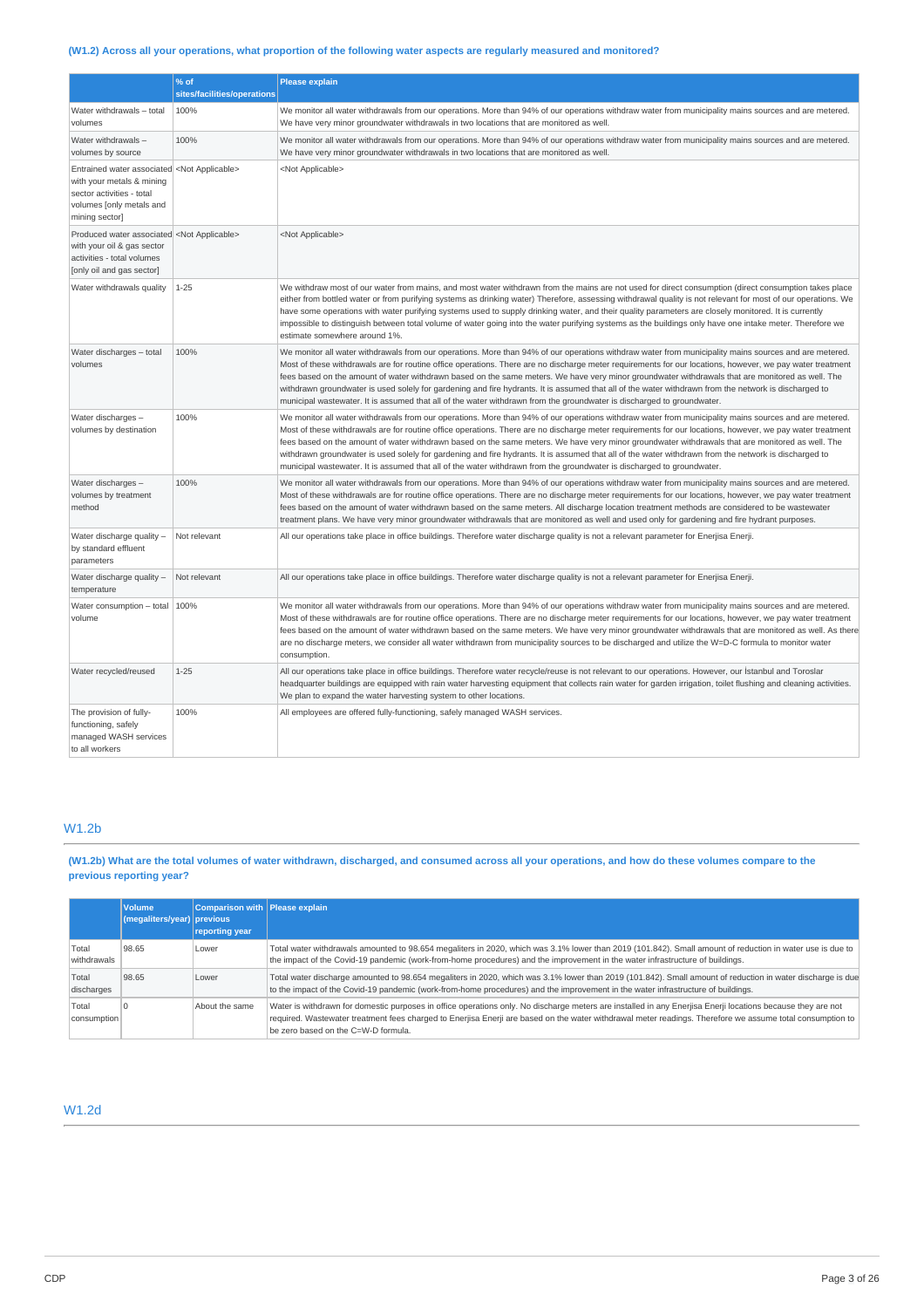## **(W1.2d) Indicate whether water is withdrawn from areas with water stress and provide the proportion.**

| <b>Withdrawals</b><br>are from areas from areas<br>with water<br><b>stress</b> | with water<br><b>stress</b> | with previous tool<br>reporting<br>vear |                        | % withdrawn   Comparison   Identification   Please explain                                                                                                                                                                                                                                                                                                                                                                                           |
|--------------------------------------------------------------------------------|-----------------------------|-----------------------------------------|------------------------|------------------------------------------------------------------------------------------------------------------------------------------------------------------------------------------------------------------------------------------------------------------------------------------------------------------------------------------------------------------------------------------------------------------------------------------------------|
| Row Yes                                                                        | 100%                        | Lower                                   | <b>WRI</b><br>Aqueduct | Water is withdrawn for domestic purposes in office operations only. Enerjisa operates in 3 distribution regions (Ayedaş, Başkent and Toroslar)<br>in Turkey. These regions are Anatolian District of Istanbul, Ankara and northern surrounding cities and the Mediterranean region. According to<br>WRI Aqueduct, most of Turkey can be considered as water stress areas. Therefore, we consider all our locations to be areas with water<br>stress. |

# W1.2h

## **(W1.2h) Provide total water withdrawal data by source.**

|                                                                                            | <b>Relevance Volume</b> | (megaliters/year)         | <b>Comparison</b><br>with previous<br>reporting<br>vear | <b>Please explain</b>                                                                                                                                                                                                                                                                                                                                                                    |
|--------------------------------------------------------------------------------------------|-------------------------|---------------------------|---------------------------------------------------------|------------------------------------------------------------------------------------------------------------------------------------------------------------------------------------------------------------------------------------------------------------------------------------------------------------------------------------------------------------------------------------------|
| Fresh surface water, including Not<br>rainwater, water from<br>wetlands, rivers, and lakes | relevant                | <not applicable=""></not> | $<$ Not<br>Applicable>                                  | Enerjisa Enerji does not withdraw water directly from fresh surface waters.                                                                                                                                                                                                                                                                                                              |
| Brackish surface<br>water/Seawater                                                         | Not<br>relevant         | <not applicable=""></not> | $<$ Not<br>Applicable>                                  | Enerjisa Enerji does not withdraw brackish surface water or seawater.                                                                                                                                                                                                                                                                                                                    |
| Groundwater - renewable                                                                    | Relevant                | 6.15                      | Much higher                                             | Small number of our facilities use groundwater wells for irrigation of office landscape areas and for fire hydrants. This is a very minor<br>use compared to overall. However, the amount of groundwater withdrawal has increased about 55% compared to the previous year<br>because one of our facilities switched from using mains water for landscape irrigation to groundwater only. |
| Groundwater - non-<br>renewable                                                            | Not<br>relevant         | <not applicable=""></not> | $<$ Not<br>Applicable>                                  | Enerjisa Enerji does not withdraw water from non-renewable groundwater sources.                                                                                                                                                                                                                                                                                                          |
| Produced/Entrained water                                                                   | Not<br>relevant         | <not applicable=""></not> | $<$ Not<br>Applicable>                                  | Enerjisa Enerji does not withdraw produced or entrained water.                                                                                                                                                                                                                                                                                                                           |
| Third party sources                                                                        | Relevant                | 92.5                      | Lower                                                   | Most of (94%) Enerjisa Enerji's water withdrawal are from municipality mains networks. Withdrawals in 2020 were 5.5% lower in 2020<br>The decrease in water withdrawal is due to our office employees switching to the home-office working model as well as improvements<br>made to the water infrastructure at company facilities.                                                      |

## W1.2i

## **(W1.2i) Provide total water discharge data by destination.**

|                                              | <b>Relevance Volume</b> | (megaliters/year) with    | <b>Comparison</b><br>previous<br>reporting<br>year | <b>Please explain</b>                                                                                                                                                                                                                                                                                                                                                                                                                   |
|----------------------------------------------|-------------------------|---------------------------|----------------------------------------------------|-----------------------------------------------------------------------------------------------------------------------------------------------------------------------------------------------------------------------------------------------------------------------------------------------------------------------------------------------------------------------------------------------------------------------------------------|
| Fresh surface<br>water                       | Not<br>relevant         | <not applicable=""></not> | $<$ Not<br>Applicable>                             | There are no discharges to fresh surface waters.                                                                                                                                                                                                                                                                                                                                                                                        |
| <b>Brackish</b><br>surface<br>water/seawater | Not<br>relevant         | <not applicable=""></not> | $<$ Not<br>Applicable>                             | There are no discharges to fresh surface waters.                                                                                                                                                                                                                                                                                                                                                                                        |
| Groundwater                                  | Relevant                | 6.15                      | Much higher                                        | Small amount of groundwater withdrawn for landscape irrigation and fire hydrant purposes are discharged back to the same groundwater sources<br>through natural means. This is a very minor use compared to overall. However, the amount of groundwater withdrawal has increased about 55%<br>compared to the previous year because one of our facilities switched from using mains water for landscape irrigation to groundwater only. |
| Third-party<br>destinations                  | Relevant                | 92.5                      | Lower                                              | Most of (94%) Enerjisa Enerji's water discharges are to municipality sewage networks, which are connected to municipality operated wastewater<br>treatment plants. Discharges in 2020 were lower compared to 2019. The decrease in water discharges is due to our office employees switching to<br>the home-office working model as well as improvements made to the water infrastructure at company facilities.                        |

W1.2j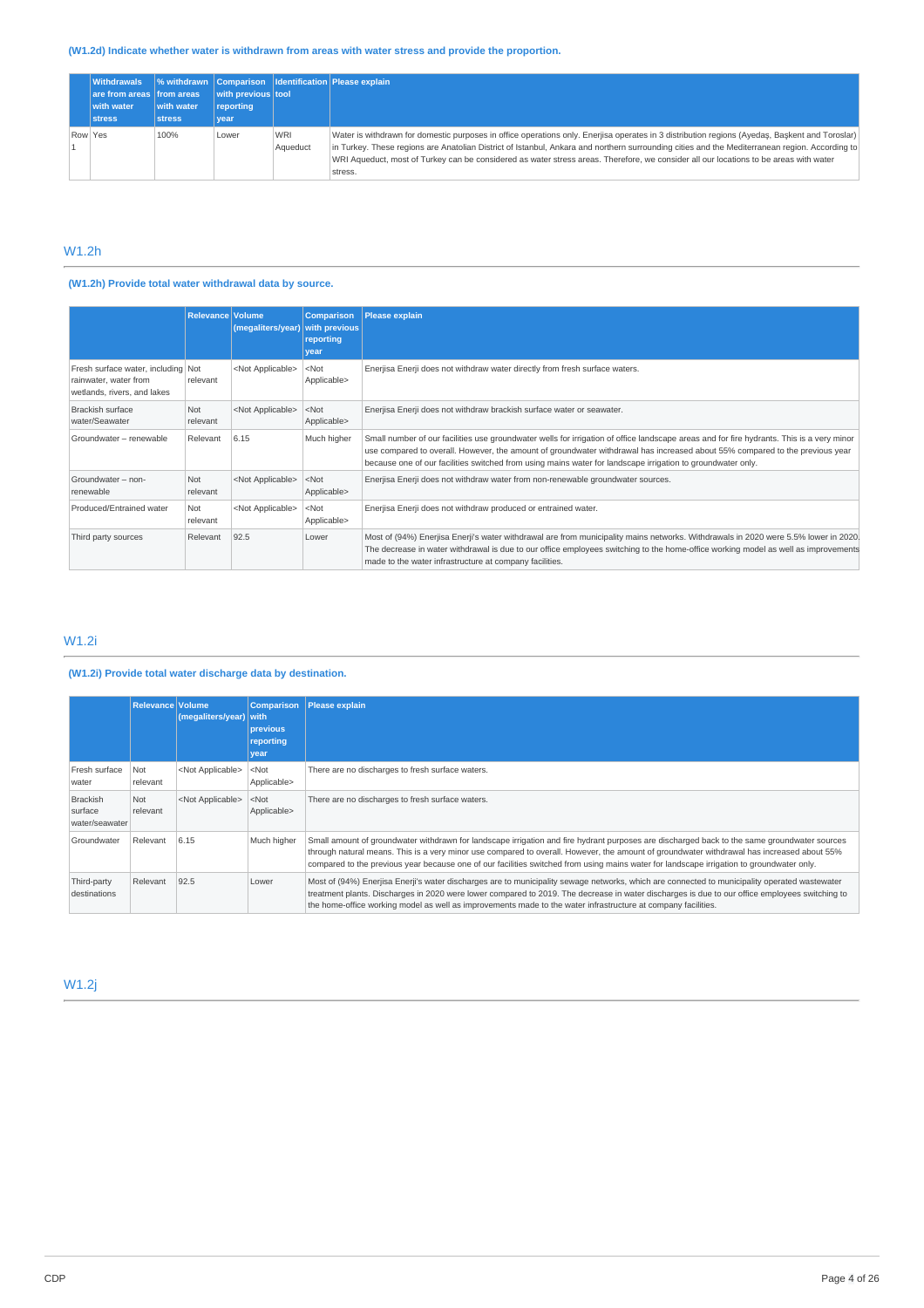### **(W1.2j) Within your direct operations, indicate the highest level(s) to which you treat your discharge.**

|                                                                    | Relevance Volume<br>of<br>treatment<br>level to<br>discharge | (megaliters/year)         | <b>Comparison</b><br>of treated<br>volume with<br>previous<br>reporting<br>vear | % of your<br>sites/facilities/operations<br>this volume applies to | Please explain                                                                                                                                                                                                                                                                                                                                                                                                                                                                                                                                       |
|--------------------------------------------------------------------|--------------------------------------------------------------|---------------------------|---------------------------------------------------------------------------------|--------------------------------------------------------------------|------------------------------------------------------------------------------------------------------------------------------------------------------------------------------------------------------------------------------------------------------------------------------------------------------------------------------------------------------------------------------------------------------------------------------------------------------------------------------------------------------------------------------------------------------|
| Tertiary<br>treatment                                              | Not<br>relevant                                              | <not applicable=""></not> | $<$ Not<br>Applicable>                                                          | <not applicable=""></not>                                          | Enerjisa Enerji does not treat its wastewater.                                                                                                                                                                                                                                                                                                                                                                                                                                                                                                       |
| Secondary<br>treatment                                             | <b>Not</b><br>relevant                                       | <not applicable=""></not> | $<$ Not<br>Applicable>                                                          | <not applicable=""></not>                                          | Enerjisa Enerji does not treat its wastewater.                                                                                                                                                                                                                                                                                                                                                                                                                                                                                                       |
| Primary<br>treatment<br>only                                       | <b>Not</b><br>relevant                                       | <not applicable=""></not> | $<$ Not<br>Applicable>                                                          | <not applicable=""></not>                                          | Enerjisa Enerji does not treat its wastewater.                                                                                                                                                                                                                                                                                                                                                                                                                                                                                                       |
| Discharge to<br>the natural<br>environment<br>without<br>treatment | Relevant                                                     | 6.15                      | Much higher                                                                     | $1 - 10$                                                           | Approximately 6% of Enerjisa Enerji's water use is from groundwater sources for landscape irrigation and fire hydrant<br>purposes. The water withdrawn is discharged to the same source through natural means without any treatment. The<br>amount of groundwater withdrawal has increased about 55% compared to the previous year, because one of our facilities<br>switched from using mains water for landscape irrigation to groundwater only. Accordingly, discharge amount to the<br>natural environment without treatment has also increased. |
| Discharge to<br>a third party<br>without<br>treatment              | Relevant                                                     | 92.5                      | Lower                                                                           | 91-99                                                              | Approximately 94% of Enerjisa Enerji's water withdrawal is from municipality mains for general office use. Water<br>withdrawn is discharged to municipality sewage networks without treatment.                                                                                                                                                                                                                                                                                                                                                       |
| Other                                                              | Not<br>relevant                                              | <not applicable=""></not> | $<$ Not<br>Applicable>                                                          | <not applicable=""></not>                                          | No other discharge sources of treatment.                                                                                                                                                                                                                                                                                                                                                                                                                                                                                                             |

## W1.4

### **(W1.4) Do you engage with your value chain on water-related issues?**

Yes, our suppliers

Yes, our customers or other value chain partners

### W1.4a

(W1.4a) What proportion of suppliers do you request to report on their water use, risks and/or management information and what proportion of your procurement **spend does this represent?**

#### **Row 1**

**% of suppliers by number**

None and we do not plan to request this from suppliers

#### **% of total procurement spend** <Not Applicable>

### **Rationale for this coverage**

Apart from power plants, which are also considered suppliers, Enerjisa Enerji does not have critical suppliers with water-intensive operations. Therefore it is not considered to be essential information in supplier questionnaires.

## **Impact of the engagement and measures of success**

<Not Applicable>

## **Comment**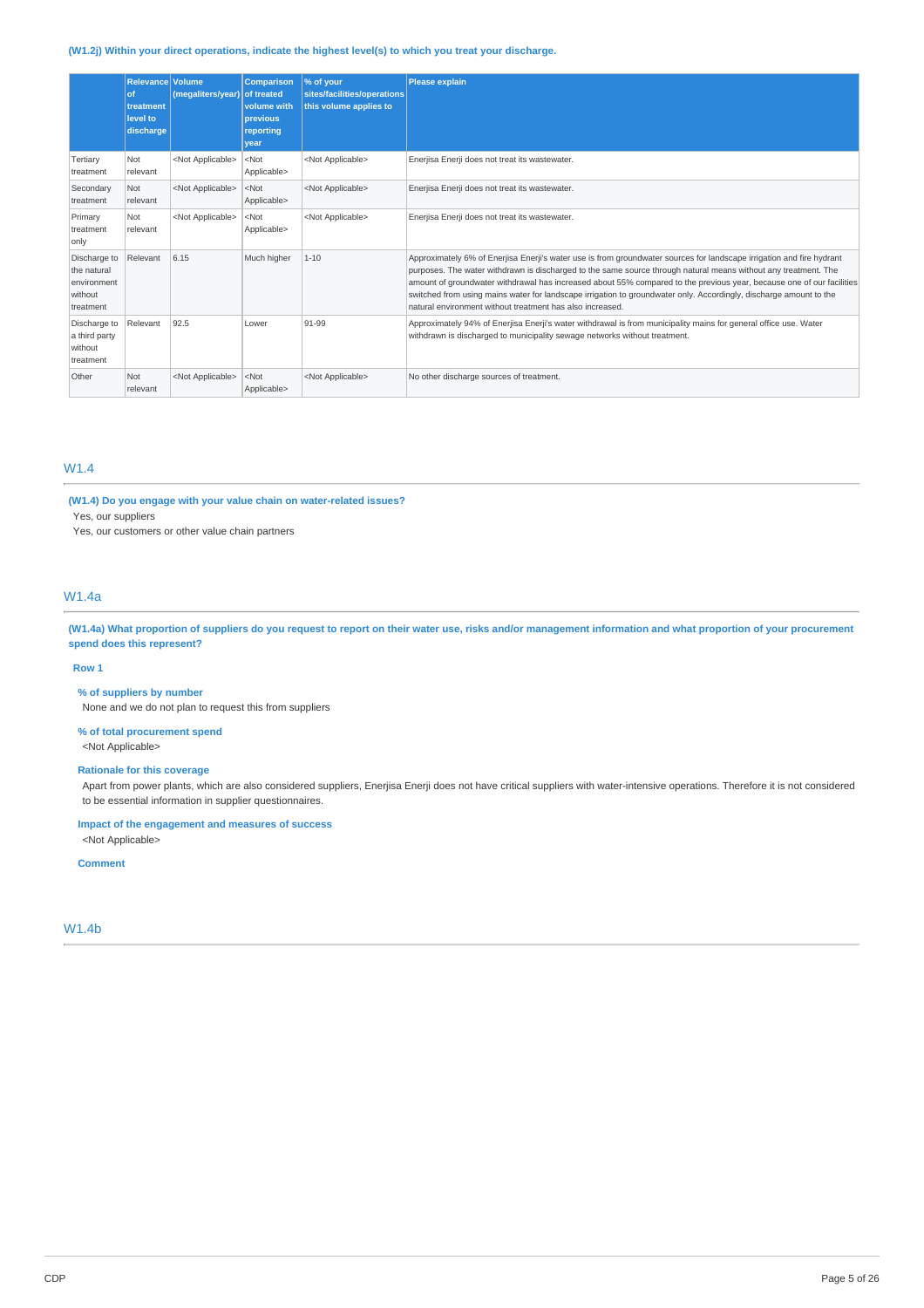#### **(W1.4b) Provide details of any other water-related supplier engagement activity.**

**Type of engagement** Onboarding & compliance

#### **Details of engagement**

Requirement to adhere to our code of conduct regarding water stewardship and management

**% of suppliers by number** 1-25

**% of total procurement spend**

#### 51-75

#### **Rationale for the coverage of your engagement**

Enerjisa is a signatory of UN Global Compact since 2019. We fully support these 10 principles, and we try to build our relationship with our suppliers on these principles. Our Code of Conduct and Supplier Compliance Declaration are our key binding documents that regulate our relationship with our suppliers and they include the UN Global Compact principles. We take initiatives to help our suppliers achieve better ESG performance. We diligently select our Business Partners and monitor their compliance with the Company's Code of Conduct. At Enerjisa Enerji, we are willing to work with our suppliers to ensure that they comply with Enerjisa Supplier Compliance Declaration, Human Rights Policy, Anti-Bribery and Anti-Corruption Policy, Occupational Health and Safety Policy, Environmental Policy and Third-Party Relations Policy. Within the framework of these policies, we expect our suppliers to respect human rights, create suitable working conditions for their employees, reduce their environmental impacts and apply ethical and moral business standards to their work. We expect our suppliers to take measures to protect the environment, to establish and maintain an appropriate environmental management system; to encourage the development and dissemination of environmentally friendly technologies to reduce environmental impacts and dangers and to protect the environment more in their daily operations. We also support our suppliers and business partners with training and supplier financing programs.

#### **Impact of the engagement and measures of success**

Our suppliers commit to preserving the environment and providing a safe and healthy work environment for their employees. For example, our suppliers are required to have waste management plans within the scope of their operations. Within that framework, classification, recycling or disposal pursuant to legislation is coordinated. While we do not start the onboarding process of our suppliers before they sign Enejisa Supplier Compliance Declaration, we also reserve the right to monitor them. In this respect, we categorize the risk levels of the tasks our critical contractors perform and make regular visits to audit their adherence to health, safety and environment related requirements. We have not had any environment or water-related fines to this date and we strive to set the bar in our sector by promoting sustainable practices in our day to day work.

**Comment**

## W1.4c

#### (W1.4c) What is your organization's rationale and strategy for prioritizing engagements with customers or other partners in its value chain?

Enerjisa Enerji has customers in many sectors that might depend on large amounts of water availability. In addition, as a distribution and retail company, Enerjisa Enerji is aware of the large water requirements of the electricity generation sector. Thermal power plants require large amounts of water for cooling. Water is vital for hydropower plants, which make up 24% of Turkey's installed power. Therefore it is important for Enerjisa Enerji to create awareness towards water stewardship whenever possible. Behavioral changes are critical in preserving the environment, and water is indispensable for the existence of life. There is a growing need for training and awareness campaigns for changing day-to-day choices about how people use water. In our new advertising campaign, we aimed to highlight the importance of leaving a smarter, greener future. At Enerjisa, being a leader means being a guide, designing the future. Our documentary is publicly available online and frequently featured on TV. It has received more than 13 million views, reaching our stakeholders including customers, suppliers and investors.

The documentaries can be viewed from below links:

- https://www.linkedin.com/posts/enerjisa\_as-enerjisa-what-we-take-from-this-land-activity-6746782626289336321-dMn4/

- https://www.linkedin.com/posts/enerjisa\_our-thousands-of-team-members-are-always-activity-6748283192962236416-W4Od/

### W2. Business impacts

#### W2.1

**(W2.1) Has your organization experienced any detrimental water-related impacts?** No

## W2.2

(W2.2) In the reporting year, was your organization subject to any fines, enforcement orders, and/or other penalties for water-related regulatory violations? No

## W3. Procedures

## W3.3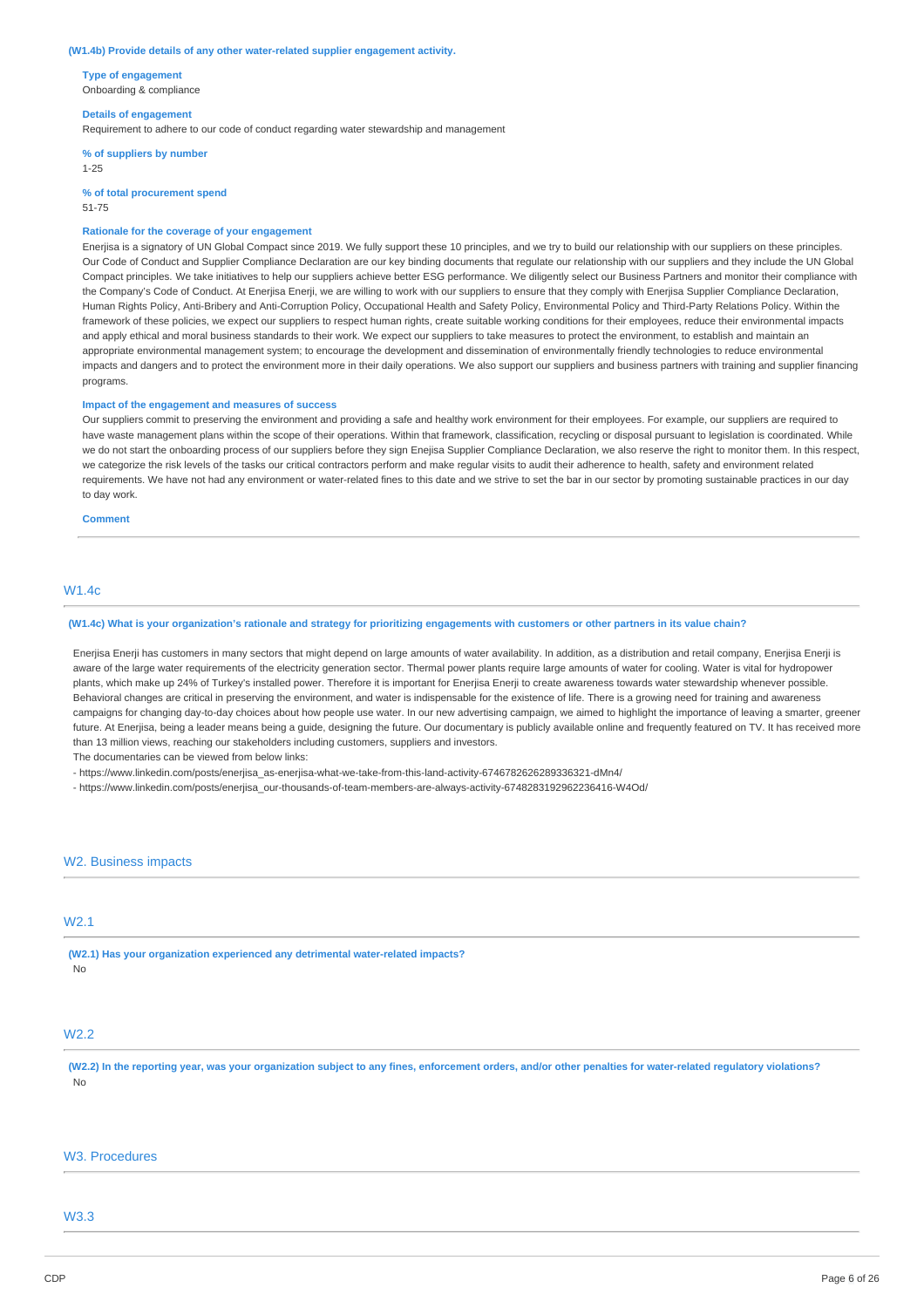## **(W3.3) Does your organization undertake a water-related risk assessment?**

Yes, water-related risks are assessed

## W3.3a

**(W3.3a) Select the options that best describe your procedures for identifying and assessing water-related risks.**

### **Direct operations**

**Coverage**

Full

#### **Risk assessment procedure**

Water risks are assessed as part of an enterprise risk management framework

## **Frequency of assessment**

Annually

**How far into the future are risks considered?** 3 to 6 years

**Type of tools and methods used** Tools on the market Databases

#### **Tools and methods used**

WRI Aqueduct WWF Water Risk Filter

#### **Comment**

**Supply chain**

**Coverage** Partial

#### **Risk assessment procedure**

Water risks are assessed as part of an enterprise risk management framework

**Frequency of assessment** More than once a year

**How far into the future are risks considered?** Up to 1 year

**Type of tools and methods used** Enterprise Risk Management

### **Tools and methods used**

#### **Comment**

The availability of hydropower (especially run-of-river type) depends on hydrological conditions and can vary significantly; depending on annual climate conditions and snowfall. In 2020, the hydropower generation (reservoir and run-of-river) accounted for 27% of power generation in Turkey. Climate-related physical impacts are observed with higher frequency in Turkey. Coastal regions are flooded more frequently, while drought seasons are getting longer in more internal regions. Excessive heat and decreasing rain and snowfall in Turkey might result in droughts, which in turn might impact energy supply and prices. Enerjisa carries out risks assessments based on the hydrology expectations in a given year. The company also carries out hedges to mitigate the price risks in the market.

#### **Other stages of the value chain**

**Coverage**

Full

### **Risk assessment procedure**

Water risks are assessed as part of an enterprise risk management framework

**Frequency of assessment** More than once a year

**How far into the future are risks considered?** Up to 1 year

**Type of tools and methods used** Enterprise Risk Management Databases

#### **Tools and methods used**

#### **Comment**

The excessively increasing temperature and decreasing rainfall in Turkey increase the likelihood and severity of droughts, especially in more inner regions, with possible negative effects, especially for corporate and small-and-medium enterprise customers that are dependent of water in their operations or productions (e.g. iron and steel manufactures, food industry, agricultural companies). Due to the financial burden placed on some of these customers, with already slim operating margins, the increased cost related to the drought (increased water prices and increased pumping costs), there is a risk that a certain portion of the customers will have difficulties in paying their electricity bills, thus causing a negative impact to Enerjisa Enerji earnings.

W3.3b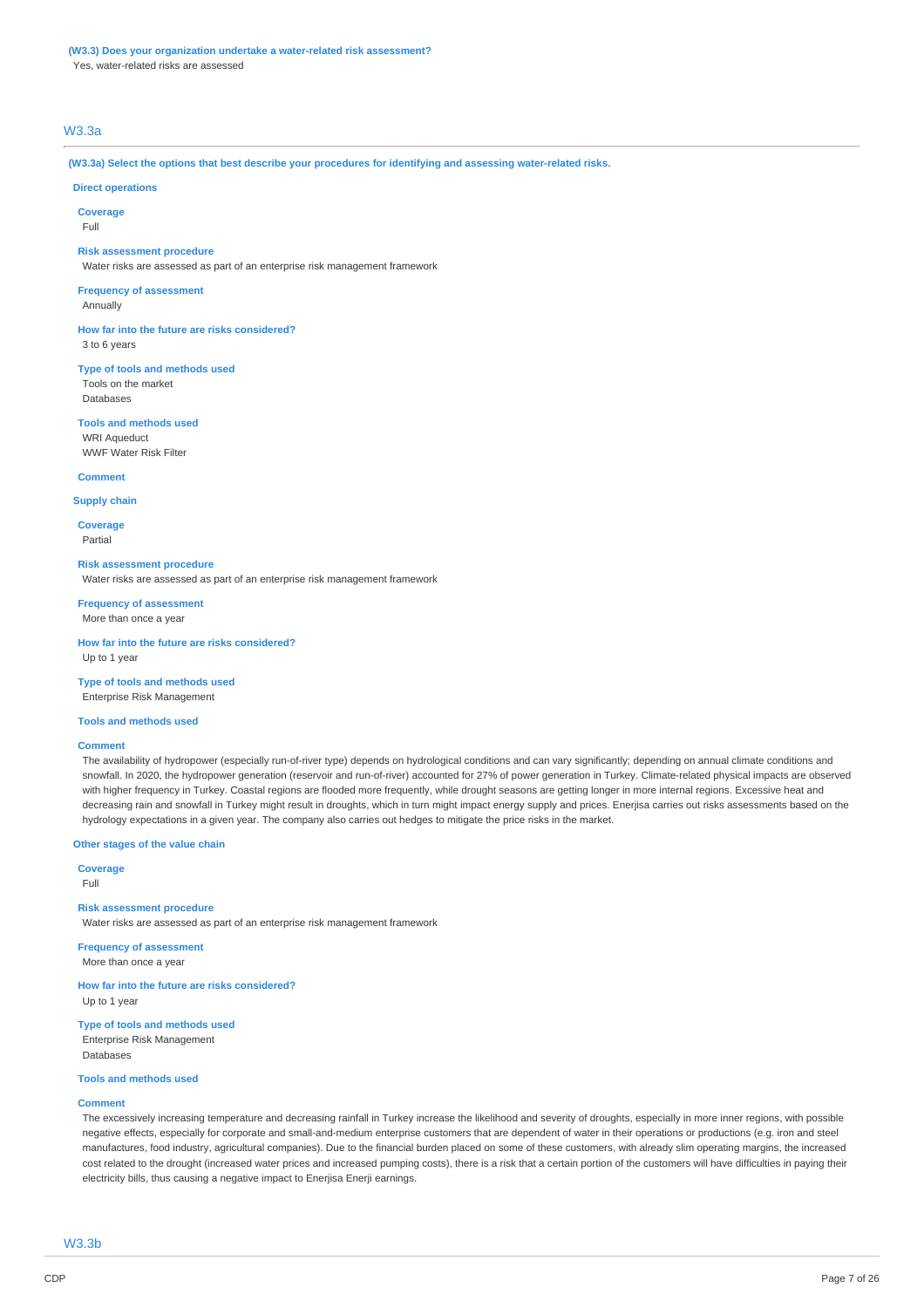## **(W3.3b) Which of the following contextual issues are considered in your organization's water-related risk assessments?**

|                                                                                                 | <b>Relevance</b><br>8                              | <b>Please explain</b>                                                                                                                                                                                                                                                                                                                                                                                                                                                                                                                                                                                                                                                                                                                                                                                                                                                                                                                                                                                                                                                                                                                                                                                                                                                                                                                                                                                                                                                                                                                                                                          |
|-------------------------------------------------------------------------------------------------|----------------------------------------------------|------------------------------------------------------------------------------------------------------------------------------------------------------------------------------------------------------------------------------------------------------------------------------------------------------------------------------------------------------------------------------------------------------------------------------------------------------------------------------------------------------------------------------------------------------------------------------------------------------------------------------------------------------------------------------------------------------------------------------------------------------------------------------------------------------------------------------------------------------------------------------------------------------------------------------------------------------------------------------------------------------------------------------------------------------------------------------------------------------------------------------------------------------------------------------------------------------------------------------------------------------------------------------------------------------------------------------------------------------------------------------------------------------------------------------------------------------------------------------------------------------------------------------------------------------------------------------------------------|
| Water<br>availability at a<br>basin/catchment<br>level                                          | inclusion<br>Relevant.<br>always<br>included       | Current and future water availability, while not vital for the continuity of operations, is always considered in water-related risk assessments. Water availability is important because our<br>employees need access to water for domestic purposes in our office buildings.                                                                                                                                                                                                                                                                                                                                                                                                                                                                                                                                                                                                                                                                                                                                                                                                                                                                                                                                                                                                                                                                                                                                                                                                                                                                                                                  |
| Water quality at<br>a<br>basin/catchment<br>level                                               | Not<br>relevant.<br>explanation<br>provided        | 94% of water withdrawn in Enerjisa premises are from municipality mains sources, which are supplied after treatment and the quality-control responsibility lies on the municipality. The<br>6% groundwater withdrawals are for minor landscape irrigation purposes, therefore water quality is not relevant to our risk assessments.                                                                                                                                                                                                                                                                                                                                                                                                                                                                                                                                                                                                                                                                                                                                                                                                                                                                                                                                                                                                                                                                                                                                                                                                                                                           |
| Stakeholder<br>conflicts<br>concerning<br>water resources<br>at a<br>basin/catchment<br>level   | Not<br>relevant,<br>explanation<br>provided        | 94% of water withdrawn in Enerjisa premises are from municipality mains sources. Therefore, the responsibility concerning stakeholder conflicts lies on the water suppliers as well.<br>The 6% groundwater withdrawals are for minor landscape irrigation and fire hydrant purposes and only take place from Enerjisa owned locations, therefore water stakeholder conflicts<br>are not relevant to our risk assessments.                                                                                                                                                                                                                                                                                                                                                                                                                                                                                                                                                                                                                                                                                                                                                                                                                                                                                                                                                                                                                                                                                                                                                                      |
| Implications of<br>water on your<br>key<br>commodities/raw<br>materials                         | <b>Not</b><br>relevant,<br>explanation<br>provided | Enerjisa Enerji is an electricity distribution and retail company with no key commodities/raw materials. Therefore, this aspect is not relevant.                                                                                                                                                                                                                                                                                                                                                                                                                                                                                                                                                                                                                                                                                                                                                                                                                                                                                                                                                                                                                                                                                                                                                                                                                                                                                                                                                                                                                                               |
| Water-related<br>regulatory<br>frameworks                                                       | Relevant,<br>always<br>included                    | Most water used by Enerjisa are supplied by municipality mains networks, therefore risks from water-related regulatory frameworks is extremely minor. However, because Enerjisa<br>Enerji manages its environmental risks with its ISO 14001 Environmental Management Systems, water aspects are also part of the environmental risk management framework.                                                                                                                                                                                                                                                                                                                                                                                                                                                                                                                                                                                                                                                                                                                                                                                                                                                                                                                                                                                                                                                                                                                                                                                                                                     |
| Status of<br>ecosystems and<br>habitats                                                         | Relevant,<br>always<br>included                    | Enerjisa Enerji operates an extensive electrical grid in various locations around Turkey. The electrical grid and its associated impact area (e.g., right of way construction, repair and<br>maintenance activities, operation of the grid itself, etc.) inevitably overlaps with ecosystems that are important designated areas such as Ramsar sites, national parks and various<br>nature conservation areas in Turkey, which is located on two of the world's major bird migration and feeding routes. We aim to reduce the potential negative impact on nature using<br>our Environmental Policy as a framework and to conduct Ecosystem Assessment Reports before and after new construction work. In 2020, we prepared the Biodiversity<br>Conservation Action Plan for three distribution regions as part of the loan agreement carried out with EBRD. The action plan includes an Ecosystem Risk Assessment prepared in<br>accordance with the Biodiversity Conservation and Sustainable Management of Living Natural Resources Guide of EBRD and the "Aviation Protection Plan" prepared as a result of<br>ornithological studies. With the Biodiversity Conservation Action Plan, the goal is to comply with legal requirements arising from national legislation as well as international obligations<br>including the Convention for the Conservation of European Wildlife and Natural Habitats (BERN), the Rio Convention on Biological Diversity, the RAMSAR (Convention on Protection<br>of Wetlands) Convention ratified by Turkey in 1994 and EU Habitat and Bird Directives. |
| Access to fully-<br>functioning,<br>safely managed<br><b>WASH</b> services<br>for all employees | Relevant,<br>always<br>included                    | Access to fully-functioning, safely managed WASH services are available for all employees at all times and are always considered in water-related risk assessments. WASH services<br>are most important water aspect for Enerjisa.                                                                                                                                                                                                                                                                                                                                                                                                                                                                                                                                                                                                                                                                                                                                                                                                                                                                                                                                                                                                                                                                                                                                                                                                                                                                                                                                                             |
| Other contextual<br>issues, please<br>specify                                                   | Not<br>relevant,<br>explanation<br>provided        | No other contextual issues exist in the scope of our operations.                                                                                                                                                                                                                                                                                                                                                                                                                                                                                                                                                                                                                                                                                                                                                                                                                                                                                                                                                                                                                                                                                                                                                                                                                                                                                                                                                                                                                                                                                                                               |

## W3.3c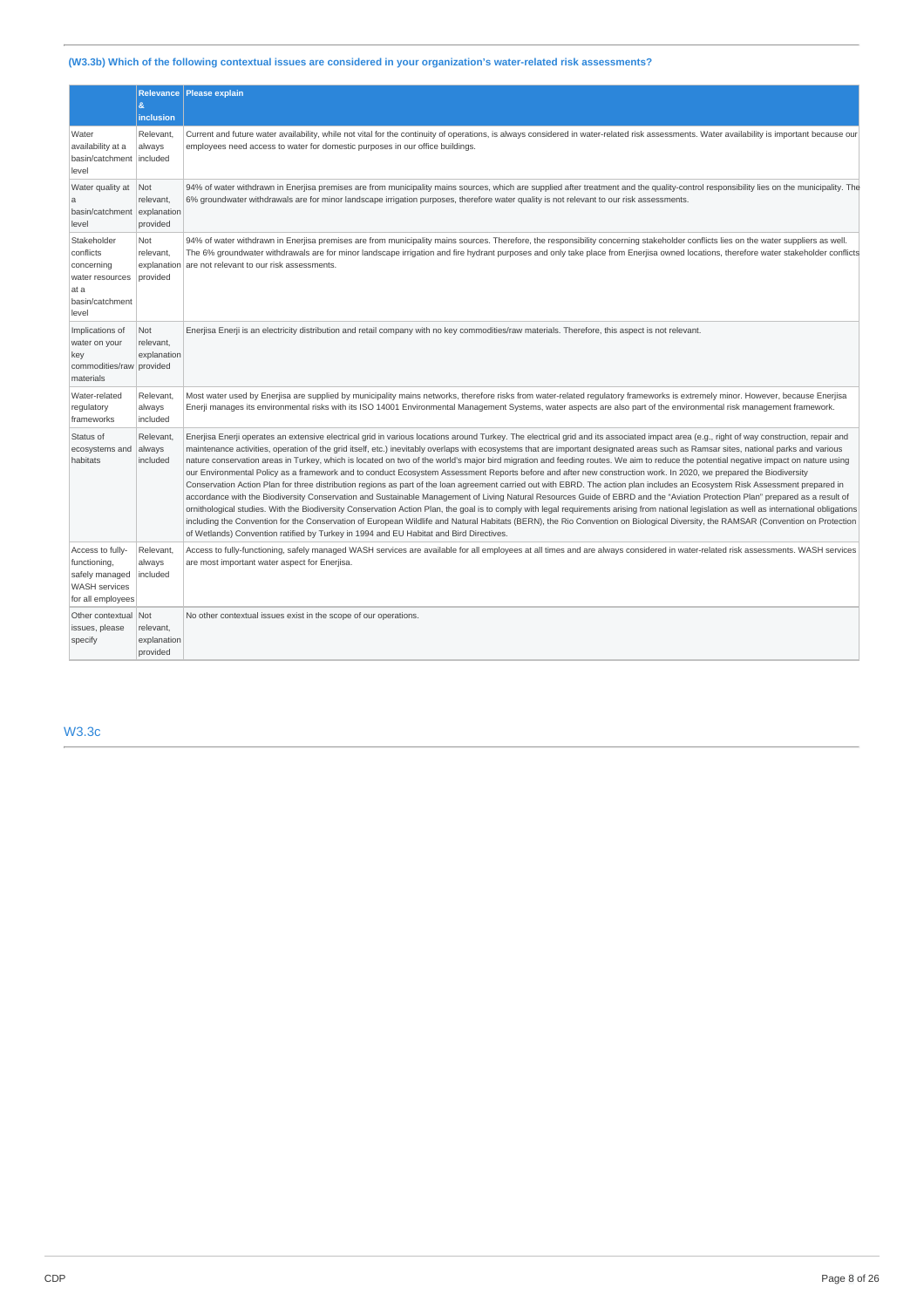## **(W3.3c) Which of the following stakeholders are considered in your organization's water-related risk assessments?**

|                                                             | &<br>inclusion                                     | Relevance Please explain                                                                                                                                                                                                                                                                                                                                                                                                                                                                                                                                                                                                                                                                                                                                                                                                                                                                                                                                                                                                                                                                                                                                                                                                                                                                                                                                                                                                                                                                                                                       |
|-------------------------------------------------------------|----------------------------------------------------|------------------------------------------------------------------------------------------------------------------------------------------------------------------------------------------------------------------------------------------------------------------------------------------------------------------------------------------------------------------------------------------------------------------------------------------------------------------------------------------------------------------------------------------------------------------------------------------------------------------------------------------------------------------------------------------------------------------------------------------------------------------------------------------------------------------------------------------------------------------------------------------------------------------------------------------------------------------------------------------------------------------------------------------------------------------------------------------------------------------------------------------------------------------------------------------------------------------------------------------------------------------------------------------------------------------------------------------------------------------------------------------------------------------------------------------------------------------------------------------------------------------------------------------------|
| Customers                                                   | Relevant,<br>always<br>included                    | Although Enerjisa's business line is not directly affected by water-related risks, Enerjisa always considers possible risks regarding its stakeholders, especially customers. For instance,<br>we've determined that the excessively increasing temperature and decreasing rainfall in Turkey increase the likelihood and severity of droughts, especially in more inner regions, with<br>possible negative effects, especially for corporate and small-and-medium enterprise customers that are dependent of water in their operations or productions (e.g. iron and steel<br>manufactures, food industry, agricultural companies). Due to the financial burden placed on some of these customers, with already slim operating margins, the increased cost related<br>to the drought (increased water prices and increased pumping costs), there is a risk that a certain portion of the customers will have difficulties in paying their electricity bills, thus<br>causing a negative impact to Enerjisa Enerji earnings.                                                                                                                                                                                                                                                                                                                                                                                                                                                                                                                   |
| Employees                                                   | Relevant,<br>always<br>included                    | Enerjisa Enerji attaches great importance to the safety and well-being of its employees. Therefore, providing WASH services to all employees is very important and employees are<br>always considered in water-related risk assessments.                                                                                                                                                                                                                                                                                                                                                                                                                                                                                                                                                                                                                                                                                                                                                                                                                                                                                                                                                                                                                                                                                                                                                                                                                                                                                                       |
| Investors                                                   | Relevant,<br>sometimes<br>included                 | Enerjisa Enerji is a publicly listed company, consequently we assess our risks and opportunities including our current and future investors' expectations. In 2020, we developed our<br>sustainability strategy which incorporates all key areas of ESG performance and reporting including international standards, the requirements of global indices and investor<br>expectations. We also considered internationally recognized best practices and our peers' performances. In order to maintain the transparency and the consistency expectations of<br>our stakeholders, we constantly monitor and improve our reporting methodology. We publish our water-related strategies and performance in our sustainability report, which is public.<br>Our CDP response is another medium we use to engage with investors. One of the initiatives we have to better track our water-related and improve data collection systems was the<br>assurance of our water consumption data for the first time in 2020. As an electricity distribution and retail company, water-related risks are not among main sustainability risks for<br>Enerjisa from investors' perspective. If deemed necessary, we would increase the coverage of investors in water risk assessment in the future                                                                                                                                                                                                                                                              |
| Local<br>communities                                        | Not<br>relevant,<br>explanation<br>provided        | As most withdrawals are from municipality mains networks for general office purposes, and discharges are to municipality sewage networks, Enerjisa has no direct control over the<br>impacts of its water withdrawals and discharges. Therefore local communities are not considered in water-related risk assessments.                                                                                                                                                                                                                                                                                                                                                                                                                                                                                                                                                                                                                                                                                                                                                                                                                                                                                                                                                                                                                                                                                                                                                                                                                        |
| <b>NGOs</b>                                                 | Not<br>relevant,<br>explanation<br>provided        | As most withdrawals are from municipality mains networks for general office purposes, and discharges are to municipality sewage networks, Enerjisa has no direct control over the<br>impacts of its water withdrawals and discharges. Still, NGO's are always considered as part of our environmental risk assessment as well as environmental action plan processes all<br>stages of our value chain. We actively take part in the non-governmental organizations and initiatives to contribute to activities that advance our sector and extend sustainability vision<br>in private sector at the leadership levels. For example, we are among the signatories of the United Nations Global Compact (UN Global Compact). Additionally, Enerjisa is a member<br>of Business Council for Sustainable Development Turkey (BCSD Turkey). The Council shares knowledge on sustainability with its members and stakeholders through the activities of<br>its working groups. We are also part of TÜSIAD (Turkish Industry and Business Association); Energy and Environment Roundtable a) Energy Working group b) Environment and<br>Climate Change working group. Energy and Environment Roundtable proposes innovative, technology and efficiency focused and environment friendly solutions for a competitive<br>and predictable energy market. The Roundtable also carries out studies for combating climate change, development of low carbon economy, circular economy, resource efficient, and<br>waste management in the environment area. |
| Other water<br>users at a<br>basin/catchment<br>level       | <b>Not</b><br>relevant,<br>explanation<br>provided | As most withdrawals are from municipality mains networks for general office purposes, and discharges are to municipality sewage networks, Enerjisa has no direct control over the<br>impacts of its water withdrawals and discharges. Therefore local Other water users are not considered in water-related risk assessments.                                                                                                                                                                                                                                                                                                                                                                                                                                                                                                                                                                                                                                                                                                                                                                                                                                                                                                                                                                                                                                                                                                                                                                                                                  |
| Regulators                                                  | Relevant,<br>always<br>included                    | Enerjisa Enerji operates in regulated markets, therefore Regulators are always considered in all risk management procedures. To date, no water-related risks were identified related to<br>Requlators/requlations which impact Enerjisa Enerjisa from a water use standpoint.                                                                                                                                                                                                                                                                                                                                                                                                                                                                                                                                                                                                                                                                                                                                                                                                                                                                                                                                                                                                                                                                                                                                                                                                                                                                  |
| River basin<br>management<br>authorities                    | Not<br>relevant.<br>explanation<br>provided        | As most withdrawals are from municipality mains networks for general office purposes, and discharges are to municipality sewage networks, Enerjisa has no direct control over the<br>impacts of its water withdrawals and discharges. Therefore local Other water users are not considered in water-related risk assessments.                                                                                                                                                                                                                                                                                                                                                                                                                                                                                                                                                                                                                                                                                                                                                                                                                                                                                                                                                                                                                                                                                                                                                                                                                  |
| Statutory<br>special interest<br>groups at a<br>local level | Not<br>relevant,<br>explanation<br>provided        | As most withdrawals are from municipality mains networks for general office purposes, and discharges are to municipality sewage networks, Enerjisa has no direct control over the<br>impacts of its water withdrawals and discharges. Therefore local statutory special interest groups at a local level are not considered in water-related risk assessments.                                                                                                                                                                                                                                                                                                                                                                                                                                                                                                                                                                                                                                                                                                                                                                                                                                                                                                                                                                                                                                                                                                                                                                                 |
| Suppliers                                                   | Relevant,<br>sometimes<br>included                 | Enerjisa Enerji does not procure highly water intensive products or raw materials. Nevertheless, we take initiatives to help our suppliers achieve better ESG performance. We diligently<br>select our Business Partners and monitor their compliance with the Company's Code of Conduct. At Enerjisa Enerji, we are willing to work with our suppliers to ensure that they<br>comply with Enerjisa Supplier Compliance Declaration, Human Rights Policy, Anti-Bribery and Anti-Corruption Policy, Occupational Health and Safety Policy, Environmental Policy<br>and Third-Party Relations Policy. Within the framework of these policies, we expect our suppliers to respect human rights, create suitable working conditions for their employees,<br>reduce their environmental impacts and apply ethical and moral business standards to their work. We expect our suppliers to take measures to protect the environment, to establish<br>and maintain an appropriate environmental management system; to encourage the development and dissemination of environmentally friendly technologies to reduce environmental<br>impacts and to protect the environment more in their daily operations. We also support our suppliers and business partners with training and supplier financing programs.                                                                                                                                                                                                                                        |
| Water utilities at<br>a local level                         | Relevant,<br>always<br>included                    | As most withdrawals are from municipality mains networks for general office purposes, and discharges are to municipality sewage networks, Enerjisa always takes water utilities at a<br>local level into consideration in its risk assessment. However, it is important to note that as most operations are office buildings, Enerjisa does not have control over the impacts of its<br>water withdrawal and discharges.                                                                                                                                                                                                                                                                                                                                                                                                                                                                                                                                                                                                                                                                                                                                                                                                                                                                                                                                                                                                                                                                                                                       |
| Other<br>stakeholder,<br>please specify                     | Not<br>relevant,<br>explanation<br>provided        | All relevant parties are covered above.                                                                                                                                                                                                                                                                                                                                                                                                                                                                                                                                                                                                                                                                                                                                                                                                                                                                                                                                                                                                                                                                                                                                                                                                                                                                                                                                                                                                                                                                                                        |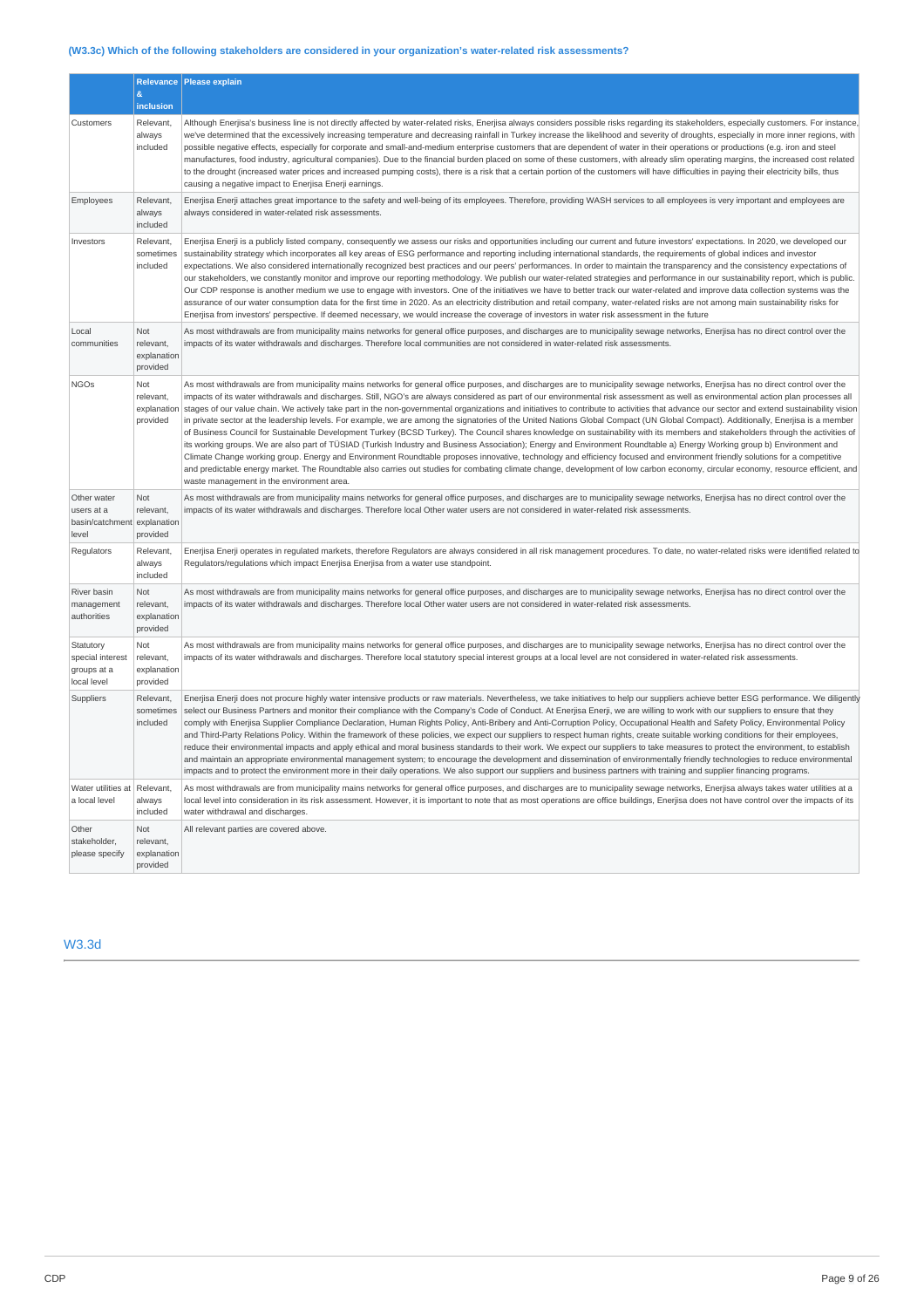(W3.3d) Describe your organization's process for identifying, assessing, and responding to water-related risks within your direct operations and other stages of **your value chain.**

The Board delegates the monitoring of risks to the Early Risk Detection Committee. The Early Risk Detection Committee (ERDC) reports directly to Enerjisa Enerji's Board. Early Risk Detection Committee consists of four members (two Independent Board members and two Board members).

The Early Risk Detection Committee is responsible for advising the Board regarding risk and opportunity definitions which may threaten the Company's existence and strategies, relevant mitigation actions, early detection and precautions. Following Board review, the agreed upon actions are monitored by our CFO and Early Risk Detection Committee.

Risk management is recognized as an integral component of robust governance. Our Risk Management Framework aims to define all risks and opportunities, which may impact financial, operational and strategic plans and makes it possible to assess, classify and mitigate these risks through various methodologies.

The ultimate goal of the framework is to provide transparency to management functions and support decision making processes via regular reporting. The Company's overall risk assessment and governance is under direct board oversight, via the Early Risk Detection Committee (ERDC). The ERDC committee consists of four members, including two independent board members. The ERDC meets at least 6 times during a year and reviews all risk and opportunity forecasts as well as the company's risk governance structure and processes.

Enerjisa Enerji identifies all risks and opportunities through a detailed assessment process. This work is elaborated through two separate approaches:

Quantitative risk and opportunity methodology: For each risk and opportunity; best, base and worst-case scenarios are collected from the business units and assigned a probability of occurrence, simulated using numeric analysis methodologies and grouped based on their expected values. Correlations are considered during consolidation of risk and opportunity impacts and fluctuations which may impact our net income are reported.

Qualitative risk reporting methodology: The risks, of which their direct financial impact cannot be calculated but have a potential to adversely affect the strategic and operational activities of the company, are prioritized through scales defined according to impact levels and likelihoods; and reported through heat maps. These assessments form the basis of the Risks and Opportunities Report, which is presented to top management and the Early Risk Detection Committee.

We map financial and non-financial risks by identifying their impact on our sector and operations. The risks mapping process has three phases: defining, evaluating and categorizing, which enable us to ensure transparency and influence decision-making processes via regular reporting. Climate Crisis and Environment Risk and opportunities are among the asessed risks. All risk identified also has a direct owner within the organization that is responsible for the risk and opportunity, as well as incorporating the proper mitigations our monitor procedures to manage the risks.

Water-related related risks are identified, evaluated and assessed through a bottom up approach with risk coordinators and risk owners. Examples of water-related risks and opportunities captured in this process are potential impacts that can be caused by severe weather such as storms/wild fires/heavy snowfalls, (intensified by climate change) that have severe impacts on the safety of our employees and infrastructure as well as interrupted power supply for our customers. For example, heavy snowfalls in some of our distribution regions are expected to be intensified by climate change in the upcoming years. Enerjisa Enerji is responsible for running its power grid without any malfunctions and is penalized by amount of blackouts (based on the number of customers that are without energy for more than 10 hours at a time, as well as the number of customers that are without energy for a total of 48 aggregated hours during each calendar year), severe weather events and their impacts on the short-term are closely monitored.

## W4. Risks and opportunities

### **MA1**

(W4.1) Have you identified any inherent water-related risks with the potential to have a substantive financial or strategic impact on your business? Yes, only in our value chain beyond our direct operations

### W4.1a

#### **(W4.1a) How does your organization define substantive financial or strategic impact on your business?**

Risk management is recognized as an integral component of robust governance. Our Risk Management Framework aims to define all risks and opportunities, which may have impact on financial, operational and strategic plans and makes it possible to assess, classify and mitigate these risks through various methodologies. The ultimate goal of the framework is to provide transparency to management functions and support decision-making processes via regular reporting. The Company's overall risk assessment and governance is under direct board oversight, via the Early Risk Detection Committee (ERDC). The ERDC committee consists of four members, including two independent board members. The ERDC meets at least 6 times during a year and reviews all risk and opportunity forecasts as well as the company's risk governance structure and processes.

To ensure a comprehensive and comparable risk profile of each of our business lines, each unit line needs to report all risk and opportunities (no threshold exists). Once a risk or opportunity is identified, it must be defined according to its cause, its effect and its financial impact. For example, an increased inflation rate (cause) will impact the customer deposit rates (effect) which in turn will negatively affect the financial expenses (Underlying Net Income impact). Once categorized by cause, each risk and opportunity is allocated to an effect and they are mapped to a financial impact, which is clustered within the risk categories further described in this chapter. Enerjisa Enerji identifies all risks and opportunities through a detailed assessment process. We map qualitative and non-qualitative risks by identifying their impact on our sector and operations. The risks mapping process has three phases: defining, evaluating and categorizing, which enable us to ensure transparency and influence decisionmaking processes via regular reporting. The risk categories include environment (including climate change) risk and opportunities. All risk identified also has a direct owner within the organization that is responsible for the risk and opportunity, as well as incorporating the proper mitigations our monitor procedures to manage the risks. Quantitative risk and opportunity methodology: For each risk and opportunity; best, base and worst case scenarios are collected from the business units and assigned a probability of occurrence, simulated using numeric analysis methodologies and grouped based on their expected values. Correlations are considered during consolidation of

risk and opportunity impacts and fluctuations which may impact our net income are reported. Along with each risk category, the largest risks which account for the 70% of the total net income impact are analysed and discussed further in during the Early Risk Detection Committee meetings.

Qualitative risk reporting methodology: The risks, of which their direct financial affect cannot be calculated but have a potential to adversely affect the strategic and operational activities of the company, are prioritized through scales defined according to impact levels and likelihoods; and reported through heat maps. These assessments form the basis of the Risks and Opportunities Report, which is presented to top management and the Early Risk Detection Committee.

Qualitative risks (non-financial risks) are categorized in a 1-25 scoring matrix, where probability of occurrence is rated on a scale 1-5 and multiplied with the impact of the risk which also ranges from 1-5. The qualitative risks are summarized on a heat-map, transparently visualizing the severity of the qualitative scores. For qualitative risks, there are many inputs to determine the severity scale (impact on environment, reputation, impact on health& safety and economic impact). For example, within the economic impact (for those impacts that are not easy to quantify and requires many assumptions), we define monetary loss of more than 100 million TL, within the "Severe" category, and monetary loss within the range of 10mn TL-100mnTL within the "Significant" category. Economic impact is not the only criteria for the classification of the risks. For example, for environment risks, even if we cannot calculate a financial impact, we define large scale, irreversible or very long lasting environmental damage within severe category. Or any fatality risk is categorized within severe category based on our definitions.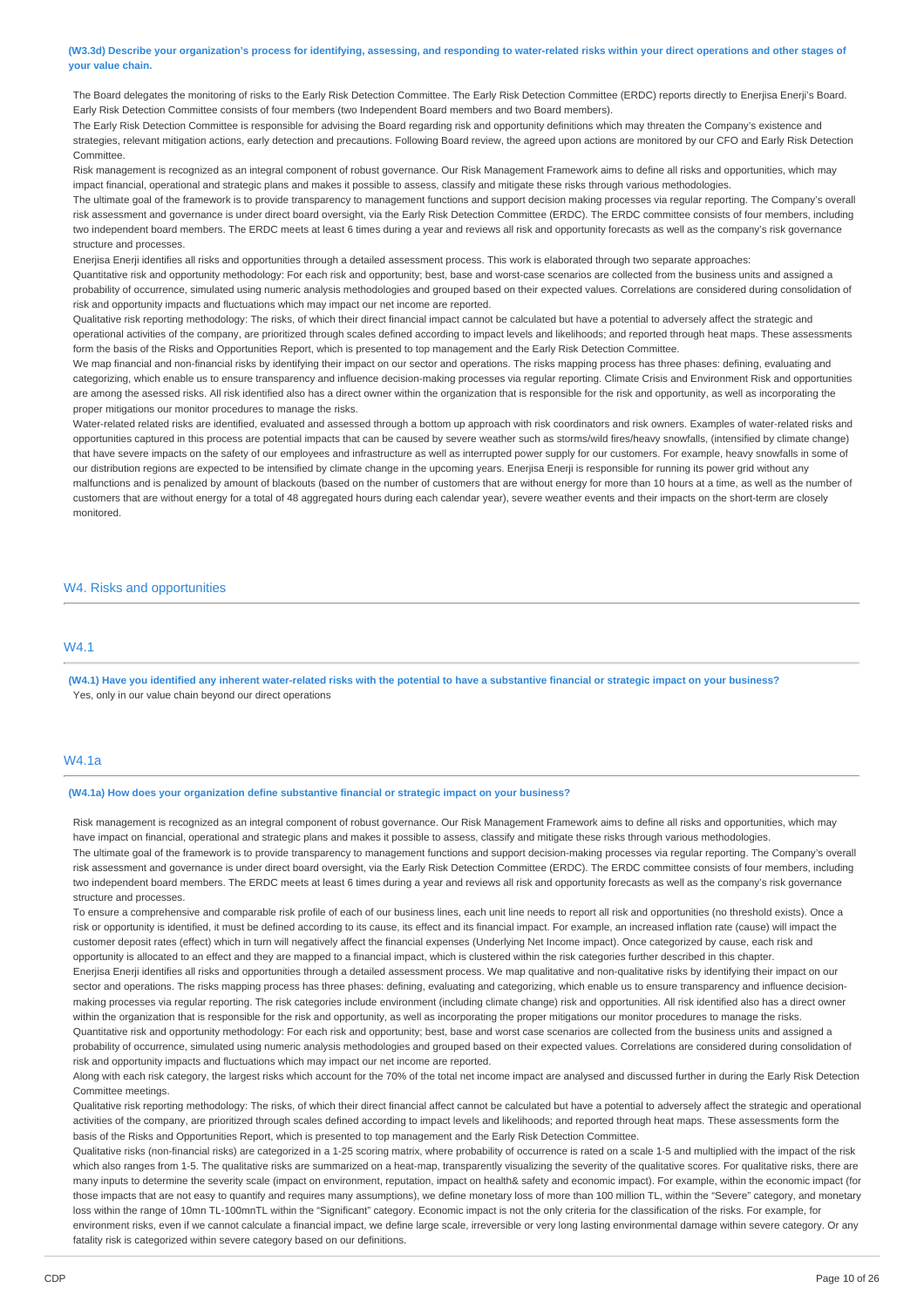## W4.1b

(W4.1b) What is the total number of facilities exposed to water risks with the potential to have a substantive financial or strategic impact on your business, and **what proportion of your company-wide facilities does this represent?**

|         | Total number of<br>facilities exposed to facilities this<br>water risk | $\frac{1}{2}$ company-wide Comment<br><i><u><b>I</b></u></i> represents |                                                                                                                                                                                                                                                                                                                                                                                                         |
|---------|------------------------------------------------------------------------|-------------------------------------------------------------------------|---------------------------------------------------------------------------------------------------------------------------------------------------------------------------------------------------------------------------------------------------------------------------------------------------------------------------------------------------------------------------------------------------------|
| Row 210 |                                                                        | 100                                                                     | Enerjisa Enerji operations only consist of office activities and offices are distributed to many different locations (210 Offices in 3 different distribution regions). All<br>offices utilize water from municipality sources for domestic purposes. Therefore no single facility exists with water risks that has the potential to have substantive<br>financial or strategic impact on our business. |

## W4.1c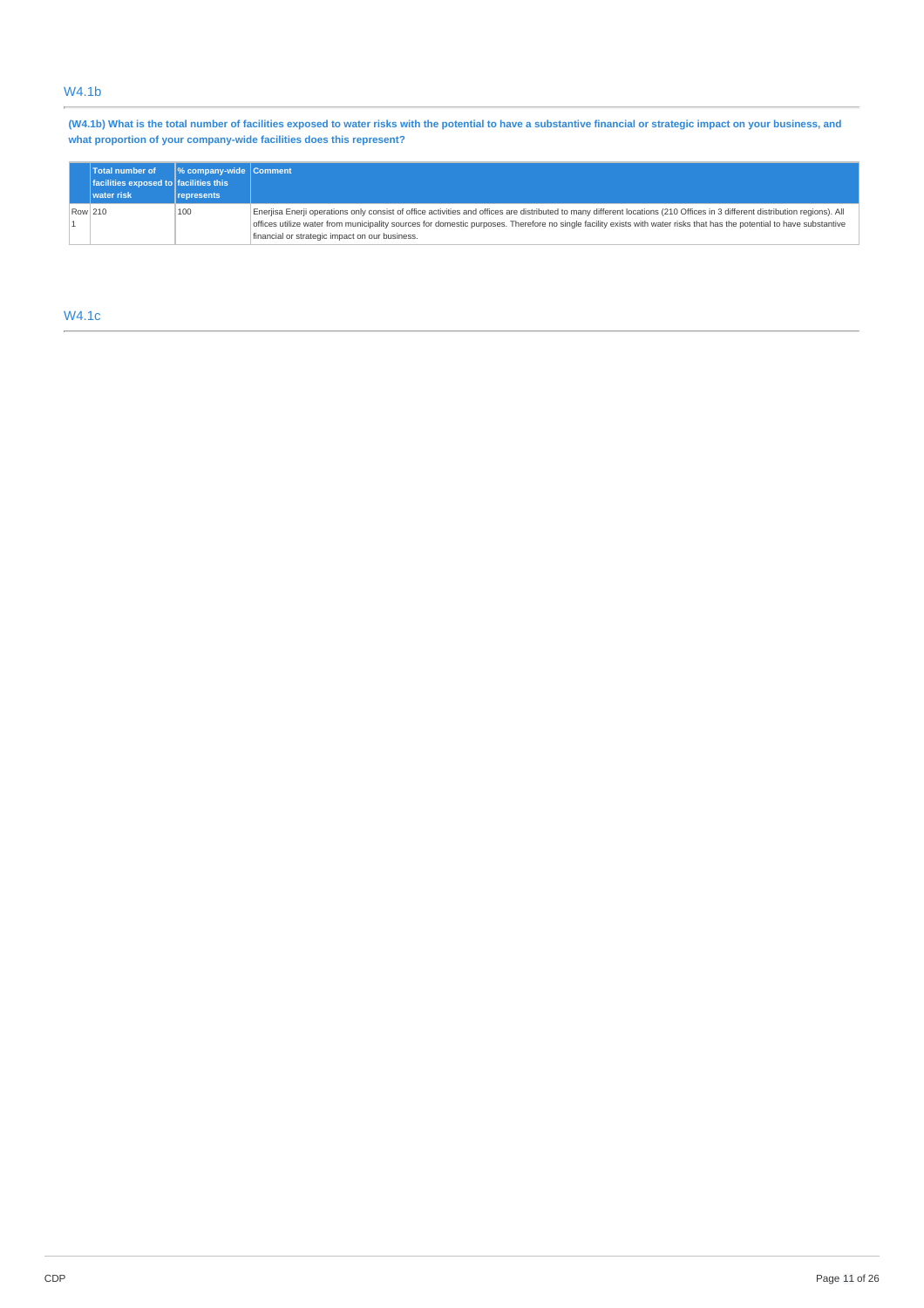(W4.1c) By river basin, what is the number and proportion of facilities exposed to water risks that could have a substantive financial or strategic impact on your **business, and what is the potential business impact associated with those facilities?**

### **Country/Area & River basin**

| Turkev | ' Marmara) Basin)<br>Other<br>. please specify (South Marmara (Gunev |
|--------|----------------------------------------------------------------------|
|--------|----------------------------------------------------------------------|

**Number of facilities exposed to water risk** 36

#### **% company-wide facilities this represents**

1-25

**Production value for the metals & mining activities associated with these facilities** <Not Applicable>

**% company's annual electricity generation that could be affected by these facilities** <Not Applicable>

**% company's global oil & gas production volume that could be affected by these facilities** <Not Applicable>

#### **% company's total global revenue that could be affected**

31-40

#### **Comment**

A total of 36 offices are within the Guney Marmara basin as defined by the Ministry of Agriculture and Forestry.

|        | <b>Country/Area &amp; River basin</b>                        |  |  |
|--------|--------------------------------------------------------------|--|--|
| Turkey | Other, please specify (Middle Anatolia (Orta Anadolu) Basin) |  |  |

#### **Number of facilities exposed to water risk** 85

**% company-wide facilities this represents** 26-50

**Production value for the metals & mining activities associated with these facilities** <Not Applicable>

**% company's annual electricity generation that could be affected by these facilities** <Not Applicable>

**% company's global oil & gas production volume that could be affected by these facilities** <Not Applicable>

**% company's total global revenue that could be affected** 31-40

#### **Comment**

A total of 85 offices in the Başkent distribution region are considered to be in the Orta Anadolu basin. Some of the offices fall on North West Anatolia basin, however, all are considered as part of Orta Anadolu basin for consolidation purposes.

#### **Country/Area & River basin**

Turkey Other, please specify (Mediterranean Coast (Kıyı Akdeniz) Basin)

#### **Number of facilities exposed to water risk**

89

# **% company-wide facilities this represents**

26-50

**Production value for the metals & mining activities associated with these facilities**

<Not Applicable>

**% company's annual electricity generation that could be affected by these facilities** <Not Applicable>

**% company's global oil & gas production volume that could be affected by these facilities** <Not Applicable>

#### **% company's total global revenue that could be affected**

## **Comment**

31-40

89 offices are in the Mediterranean Coast Basin.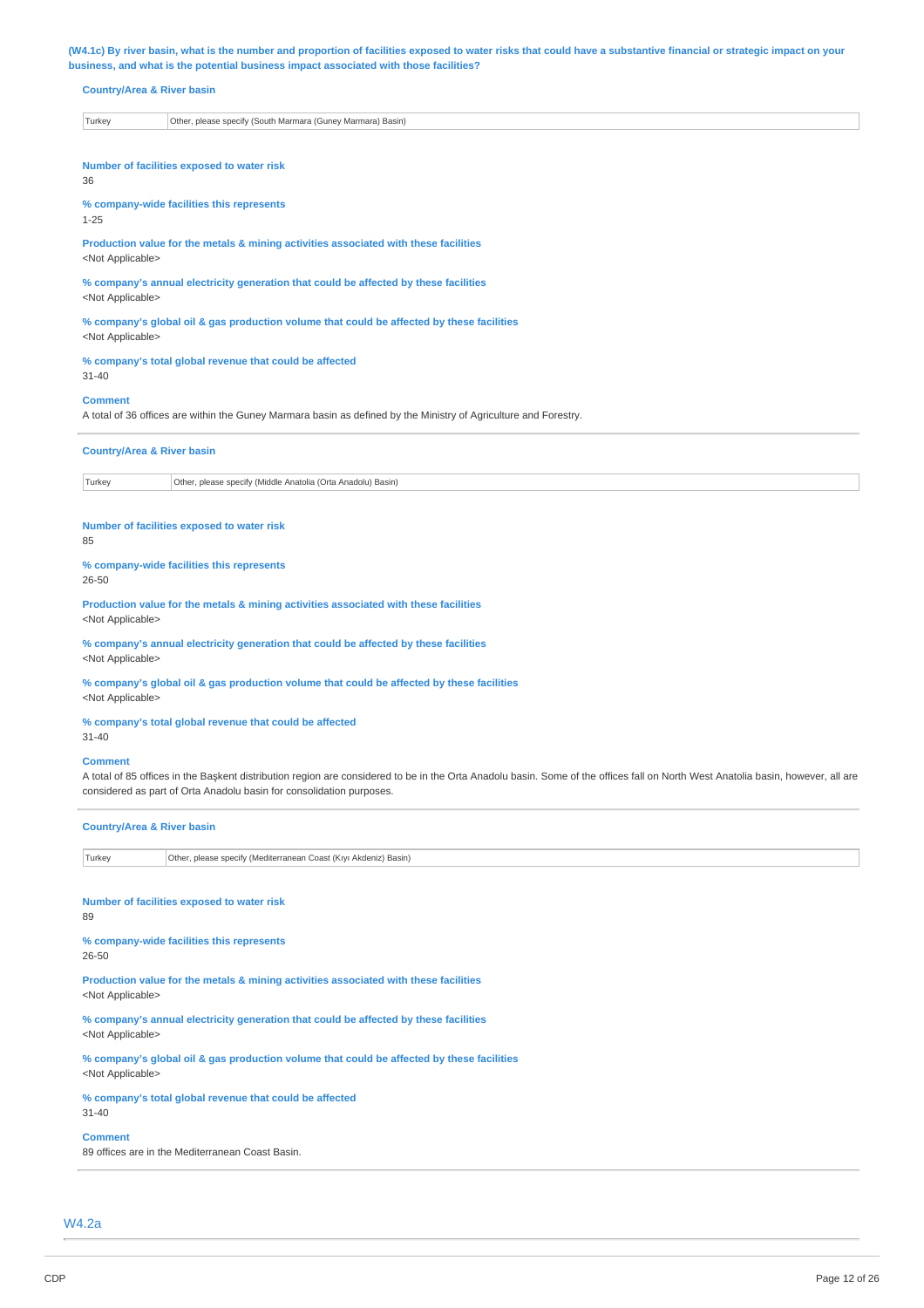(W4.2a) Provide details of risks identified within your value chain (beyond direct operations) with the potential to have a substantive financial or strategic impact **on your business, and your response to those risks.**

#### **Country/Area & River basin**

| Turkey                      | Other, please specify (Multiple (Middle Anatolia and Mediterranean Coast)) |  |
|-----------------------------|----------------------------------------------------------------------------|--|
|                             |                                                                            |  |
| <b>Stage of value chain</b> |                                                                            |  |

#### Use phase

#### **Type of risk & Primary risk driver**

Physical Drought **Drought** Drought **Drought Drought Drought Drought Drought** 

#### **Primary potential impact**

Reduced revenues from lower sales/output

#### **Company-specific description**

Reduced customer payments due to droughts Increasing impacts of climate change causes an increased risk of droughts. The excessively increasing temperature and decreasing rainfall in Turkey increase the likelihood and severity of droughts, especially in more inner regions, with possible negative effects, especially for corporate and small-and-medium enterprise customers that are dependent of water in their operations or productions (e.g. iron and steel manufactures, food industry, agricultural companies). Due to the financial burden placed on some of these customers, with already slim operating margins, the increased cost related to the drought (increased water prices and increased pumping costs), there is a risk that a certain portion of the customer's will have difficulties in paying their electricity bills., thus causing a negative impact to Enerjisa Enerji earnings.

#### **Timeframe**

Current up to one year

**Magnitude of potential impact** Medium-high

**Likelihood** More likely than not

**Are you able to provide a potential financial impact figure?** Yes, a single figure estimate

**Potential financial impact figure (currency)** 10000000

**Potential financial impact figure - minimum (currency)** <Not Applicable>

**Potential financial impact figure - maximum (currency)** <Not Applicable>

#### **Explanation of financial impact**

The financial impact is calculated for the receivable risk. Input parameters are the collection rate impact of -0.5%for invoices of 7-18 months, of both the top 100 customers (which stands for the 70% of the risk exposure) of agricultural irrigation and related water depended sectors and the remaining related large and medium customers (that accounts for 30% of the exposure). These operations and sectors were selected due to their high sensitivity to droughts (i.e. a drought event can significantly impact the customer's ability to pay for that period). The figure provided is the potential annual amount.

#### **Primary response to risk**

Downstream **Other, please specify (Implement alternative payment options for customers impacted by droughts)** 

#### **Description of response**

In order to minimize the financial impact of the unpaid invoices due to the impact of droughts on customers' payment capability, Enerjisa Enerji closely follows customer receivables and works with risk mitigation measures and debt restructurings.

#### **Cost of response**

 $\Omega$ 

#### **Explanation of cost of response**

In order to minimize the financial impact of the unpaid invoices due to the impact of droughts on customers' payment capability, Enerjisa Enerji closely follows customer receivables and works with risk mitigation measures and debt restructurings.

## W4.2b

(W4.2b) Why does your organization not consider itself exposed to water risks in its direct operations with the potential to have a substantive financial or **strategic impact?**

| <b>Primary reason</b> | <b>Please explain</b>                                                                                                                                                                                                    |
|-----------------------|--------------------------------------------------------------------------------------------------------------------------------------------------------------------------------------------------------------------------|
|                       | Row Risks exist, but no substantive Enerjisa Enerji, as a distribution and retail company, is not water-intensive. Our direct operations consist of regular office activities. Enerjisa has 210 buildings in 3 different |
| impact anticipated    | distribution locations, therefore no single location can be attributable to direct operations.                                                                                                                           |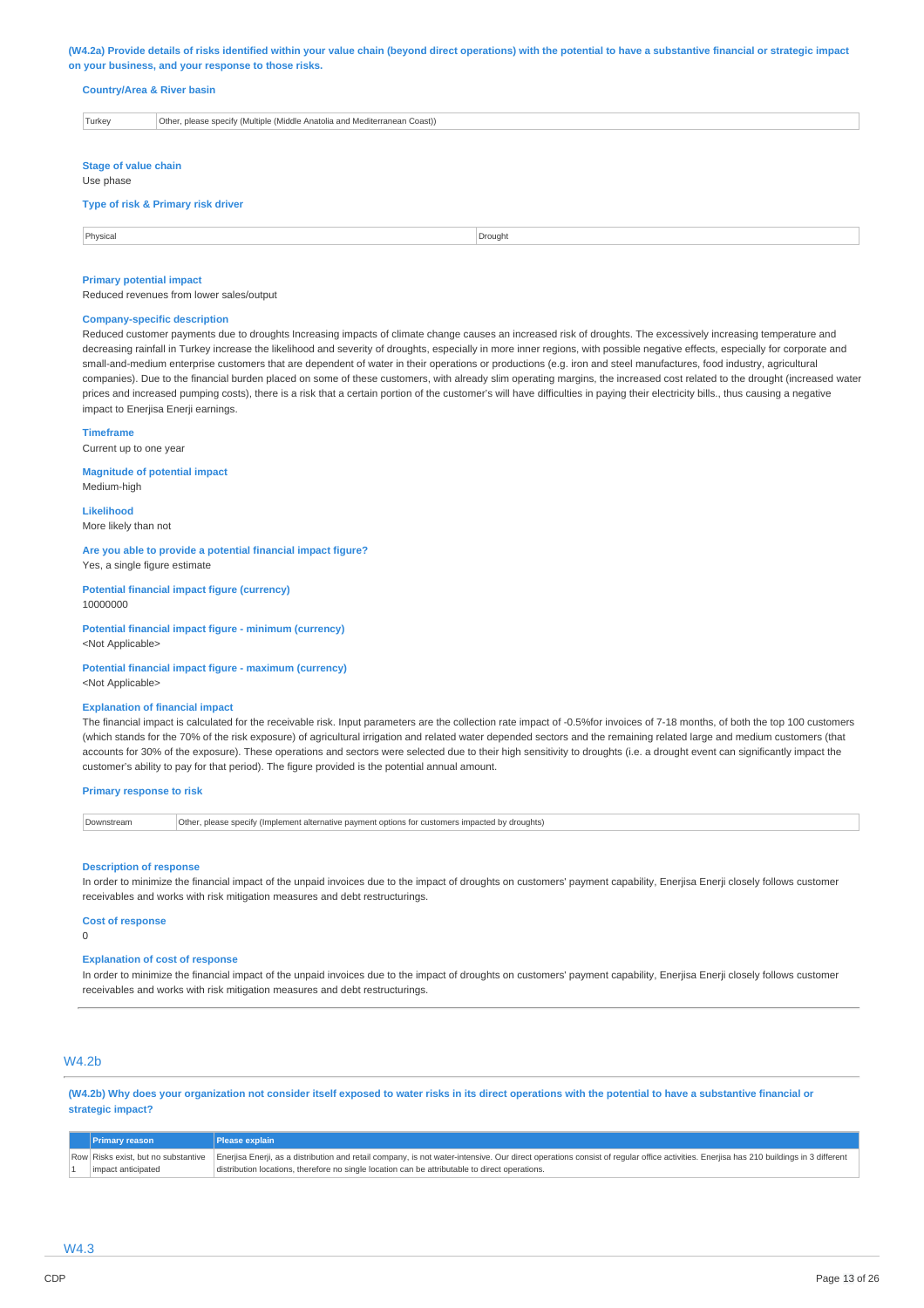(W4.3) Have you identified any water-related opportunities with the potential to have a substantive financial or strategic impact on your business? Yes, we have identified opportunities, and some/all are being realized

## W4.3a

(W4.3a) Provide details of opportunities currently being realized that could have a substantive financial or strategic impact on your business.

**Type of opportunity** Markets

### **Primary water-related opportunity**

Stronger competitive advantage

## **Company-specific description & strategy to realize opportunity**

Customer awareness and demand for distributed energy resources, energy efficiency solutions and green products are also increasing due to declining LCOE (levelized cost of energy), climate-change awareness and supply security risks. Distributed energy helps to combat climate change on both the local and global scale by using renewable energy resources. Enerjisa Enerji is positioning itself to lead this transformation in Turkey. We established Enerjisa Müşteri Çözümleri A.Ş. in 2017 to carry out customer solutions activities. In addition to our core business areas of electricity distribution and retail sales, we lead the sector in distributed energy, energy efficiency and e-mobility solutions. Our focus is providing our customers with sustainable and innovative solutions. In this regard, end-to-end solutions aimed at increasing the energy, efficiency of corporate customers and reducing their carbon emissions were restructured under the roof of Energy of My Business in October 2020. This portfolio includes many environmentally friendly and sustainable energy solutions, ranging from solar power plant installation services, energy efficiency applications, cogeneration and Trigeneration applications to electric vehicle charging station management and green energy certification. Our solutions portfolio reduces carbon footprint, supports emissions management, reduces indirect dependence on water resources for electricity generation and provides a competitive advantage. We are planning to increase our investments in these areas. These projects and financing options will increase our brand value and competitive advantage. Furthermore, Enerjisa is currently working on developing its Green Finance Framework (GFF) in line with ICMA Green Bond Principles and LMA Green Loan Principles, by identifying some potential projects, which would be eligible for green financing, mainly in the domains of Renewable Energy, Energy Efficiency and Clean Transportation. The framework would then be the basis for all of Enerjisa's future green financing – including a potential green loan, future green bond, sustainability-linked bonds/loans, etc. At the end of 2020, the total capacity of SPPs served by Enerjisa Enerji was 9 MWp. We aim to increase this capacity to over 100 MWp by the end of 2025. While energy efficiency solutions will demonstrate strong growth, we expect distributed generation to be the core driver of growth in our customer solutions business.

## **Estimated timeframe for realization**

4 to 6 years

#### **Magnitude of potential financial impact** High

**Are you able to provide a potential financial impact figure?** Yes, a single figure estimate

**Potential financial impact figure (currency)** 1000000000

### **Potential financial impact figure – minimum (currency)** <Not Applicable>

#### **Potential financial impact figure – maximum (currency)** <Not Applicable>

#### **Explanation of financial impact**

We estimate the rooftop SPP capacity potential in Turkey to be above 4,000 MW, while current capacity is around 500MW. At the end of 2020, the total capacity of SPPs served by Enerjisa Enerji was 9 MWp. We aim to increase this capacity to over 100 MWp by the end of 2025. While energy efficiency solutions will demonstrate strong growth, we expect distributed generation to be the core driver of growth in our customer solutions business. Our customer solutions business Enerjisa Müşteri Çözümleri A.Ş., acquired 80% of the shares of Eşarj Elektrikli Araçlar Şarj Sistemleri A.Ş. (Eşarj) in 2018 and became its controlling shareholder. In addition to our leadership in distribution and sales in the electricity sector, we aim to play an innovative and pioneering role in the electric vehicle ecosystem and play an active role in the transformation of the industry. We believe our customer solutions business and Esarj (e-mobility) combined has the potential to reach 1 billion TL annual revenues by 2025.

#### W5. Facility-level water accounting

## W5.1

(W5.1) For each facility referenced in W4.1c, provide coordinates, water accounting data, and a comparison with the previous reporting year.

#### **Facility reference number** Facility 1

**Facility name (optional)** Facilities in the Ayedaş Region

#### **Country/Area & River basin**

Turkey Other, please specify (South Marmara (Guney Marmara) Basin)

#### **Latitude** 40.931499

**Longitude**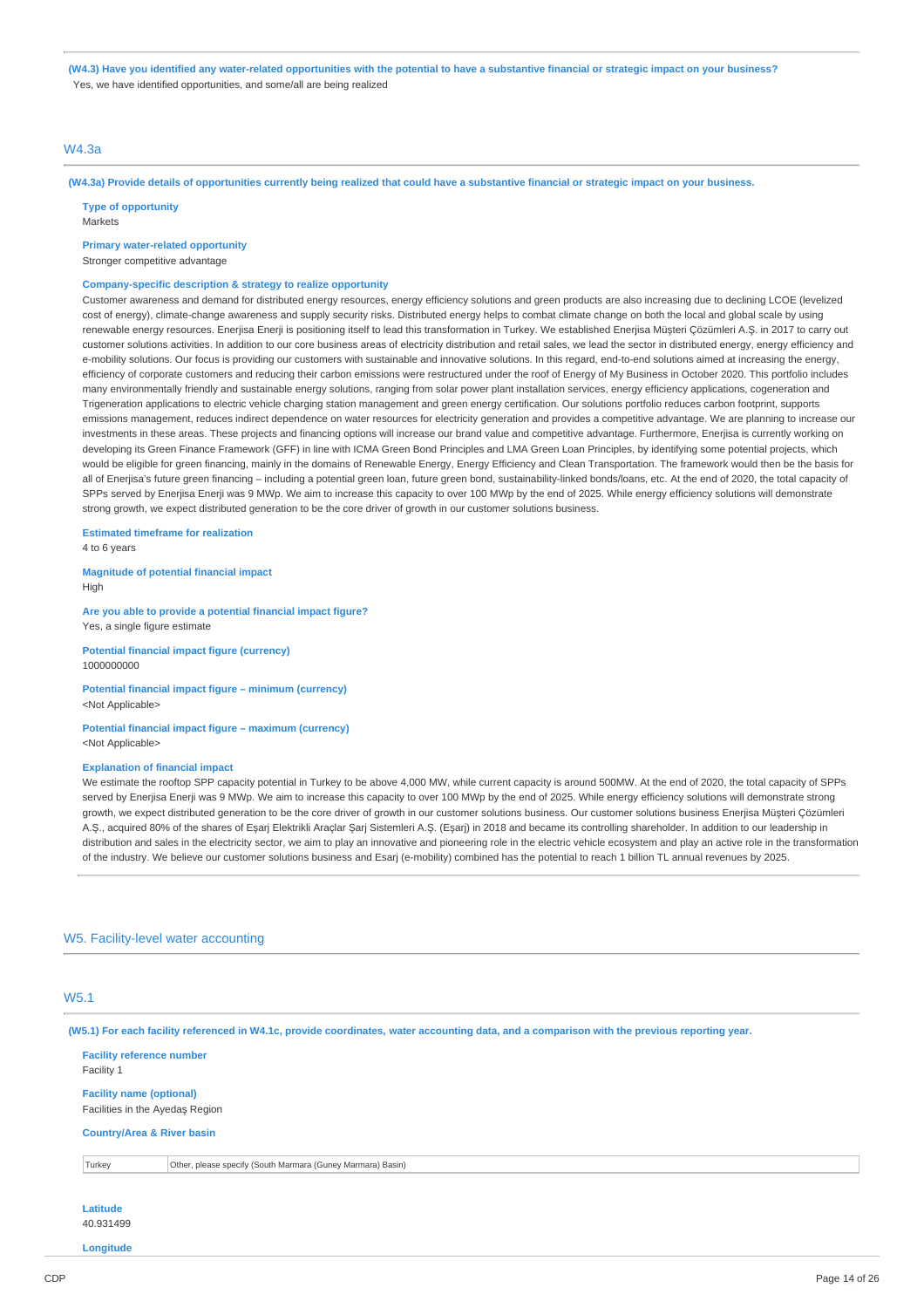#### 29.147354

| <b>Located in area with water stress</b><br>Yes                                                                 |
|-----------------------------------------------------------------------------------------------------------------|
| Primary power generation source for your electricity generation at this facility<br><not applicable=""></not>   |
| Oil & gas sector business division<br><not applicable=""></not>                                                 |
| Total water withdrawals at this facility (megaliters/year)<br>22.46                                             |
| Comparison of total withdrawals with previous reporting year<br>Lower                                           |
| Withdrawals from fresh surface water, including rainwater, water from wetlands, rivers and lakes<br>$\mathbf 0$ |
| Withdrawals from brackish surface water/seawater<br>0                                                           |
| <b>Withdrawals from groundwater - renewable</b><br>0                                                            |
| Withdrawals from groundwater - non-renewable<br>0                                                               |
| Withdrawals from produced/entrained water<br>0                                                                  |
| <b>Withdrawals from third party sources</b><br>22.46                                                            |
| Total water discharges at this facility (megaliters/year)<br>22.46                                              |
| Comparison of total discharges with previous reporting year<br>Lower                                            |
| <b>Discharges to fresh surface water</b><br>$\Omega$                                                            |
| Discharges to brackish surface water/seawater<br>$\Omega$                                                       |
| <b>Discharges to groundwater</b><br>$\Omega$                                                                    |
| <b>Discharges to third party destinations</b><br>22.46                                                          |
| Total water consumption at this facility (megaliters/year)<br>$\Omega$                                          |
| Comparison of total consumption with previous reporting year                                                    |

About the same

#### **Please explain**

36 Facilities in the South Marmara Basin (Ayedaş distribution zone) are consolidated. Total water withdrawals are from municipality sources and wastewater is discharged directly to the sewage network without discharge metering. Therefore discharge is considered equal to withdrawals with consumption being zero based on the W-D=C formula. Total withdrawals and discharges are slightly lower in 2020 compared to 2019 due to the impact of the Covid-19 pandemic.

# **Facility reference number**

Facility 2

## **Facility name (optional)** Facilities in the Başkent region

# **Country/Area & River basin**

Turkey Other, please specify (Middle Anatolia (Orta Anadolu) Basin)

**Latitude** 39.909633

**Longitude** 32.813682

#### **Located in area with water stress** Yes

**Primary power generation source for your electricity generation at this facility** <Not Applicable>

**Oil & gas sector business division** <Not Applicable>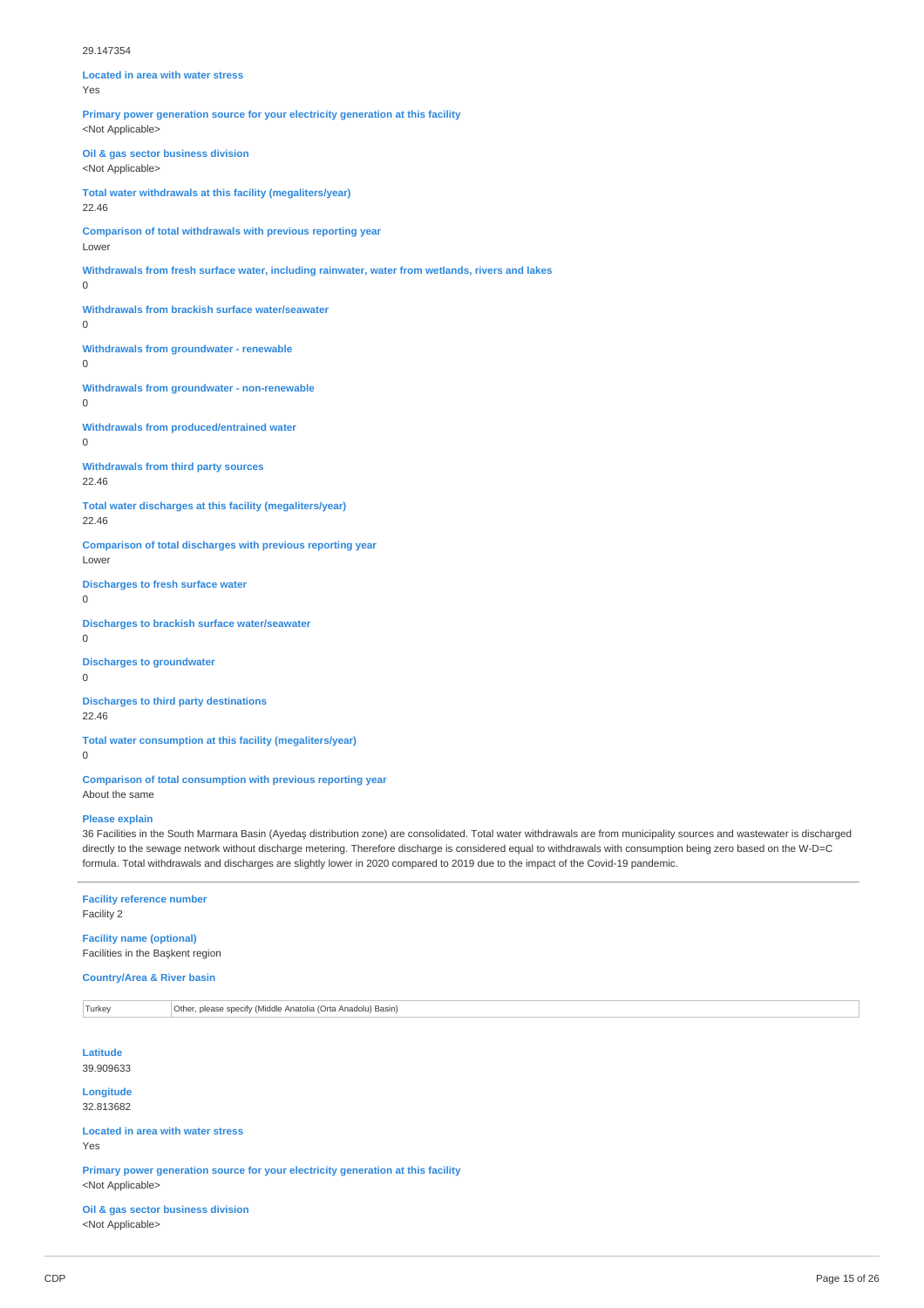**Total water withdrawals at this facility (megaliters/year)** 28.48 **Comparison of total withdrawals with previous reporting year** Lowe **Withdrawals from fresh surface water, including rainwater, water from wetlands, rivers and lakes**  $\overline{0}$ **Withdrawals from brackish surface water/seawater**  $\Omega$ **Withdrawals from groundwater - renewable** 0 **Withdrawals from groundwater - non-renewable** 0 **Withdrawals from produced/entrained water** 0 **Withdrawals from third party sources** 28.48 **Total water discharges at this facility (megaliters/year)** 28.48 **Comparison of total discharges with previous reporting year** Lower **Discharges to fresh surface water**  $\Omega$ **Discharges to brackish surface water/seawater**  $\Omega$ **Discharges to groundwater** 0 **Discharges to third party destinations** 28.48 **Total water consumption at this facility (megaliters/year)**  $\theta$ **Comparison of total consumption with previous reporting year** About the same **Please explain** 85 Facilities in the Middle Anatolia Basin (Başkent distribution zone) are consolidated. Total water withdrawals are from municipality sources and wastewater is discharged directly to the sewage network without discharge metering. Therefore discharge is considered equal to withdrawals with consumption being zero based on the W-D=C formula. Total withdrawals and discharges are slightly lower in 2020 compared to 2019 due to the impact of the Covid-19 pandemic **Facility reference number** Facility 3 **Facility name (optional)** Facilities in the Toroslar region **Country/Area & River basin**

# Turkey Other, please specify (Mediterranean Coast (Kıyı Akdeniz) Basin)

**Latitude** 37.234441

**Longitude** 35.335752

**Located in area with water stress** Yes

**Primary power generation source for your electricity generation at this facility** <Not Applicable>

**Oil & gas sector business division** <Not Applicable>

**Total water withdrawals at this facility (megaliters/year)** 47.71

**Comparison of total withdrawals with previous reporting year** Lower

**Withdrawals from fresh surface water, including rainwater, water from wetlands, rivers and lakes**

 $\overline{0}$ 

**Withdrawals from brackish surface water/seawater**

 $\overline{0}$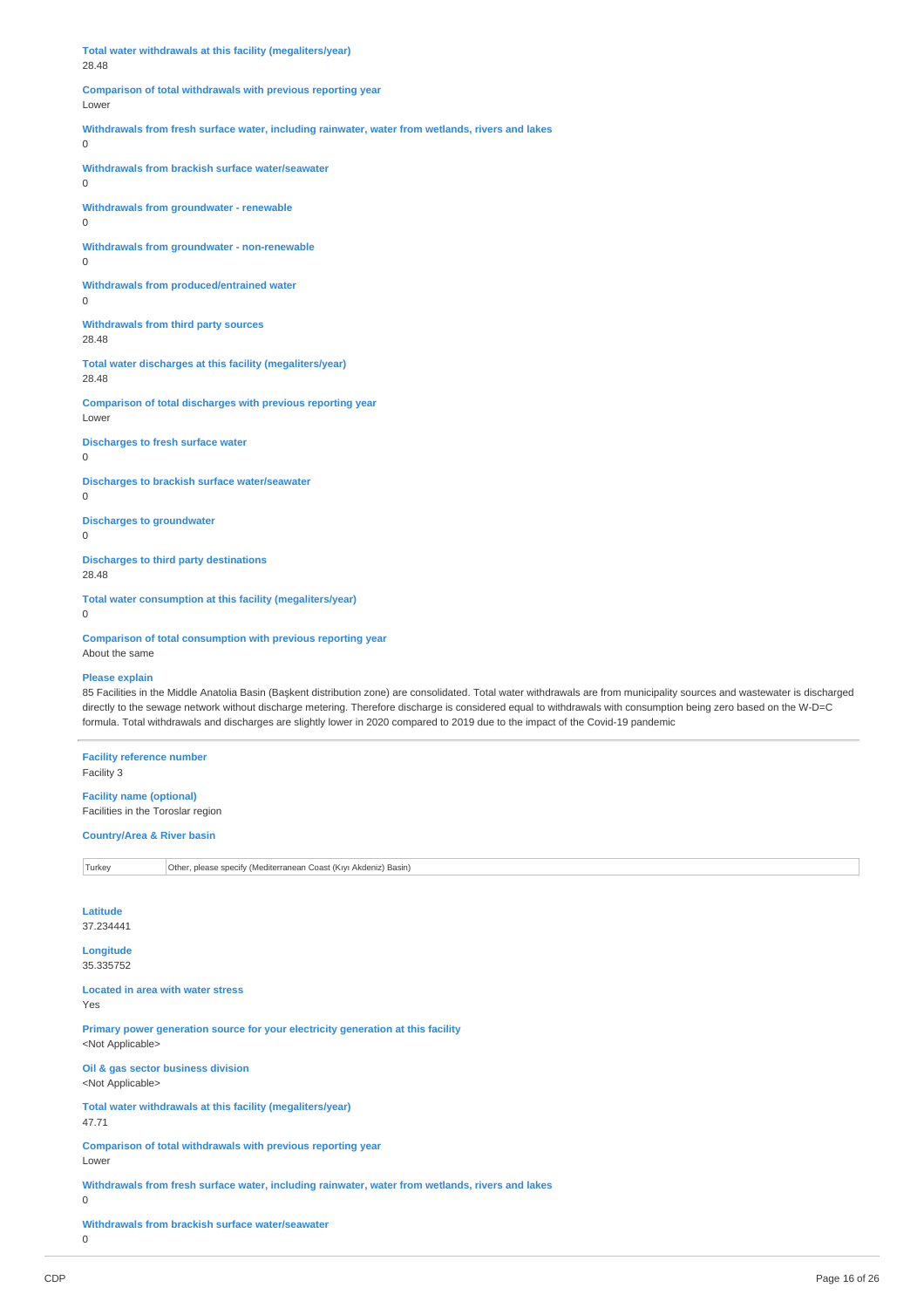**Withdrawals from groundwater - renewable** 6.15

### **Withdrawals from groundwater - non-renewable**

0

**Withdrawals from produced/entrained water**

0

**Withdrawals from third party sources**

41.56

**Total water discharges at this facility (megaliters/year)** 47.71

**Comparison of total discharges with previous reporting year** Lower

**Discharges to fresh surface water** 0

**Discharges to brackish surface water/seawater** 0

**Discharges to groundwater** 6.15

**Discharges to third party destinations** 41.56

**Total water consumption at this facility (megaliters/year)**

0

**Comparison of total consumption with previous reporting year** About the same

### **Please explain**

89 Facilities in the Mediterranean Coast Basin (Toroslar distribution zone) are consolidated. Most of the water withdrawals are from municipality sources and wastewater is discharged directly to the sewage network without discharge metering. Water is withdrawn from wells for landscape irrigation in a couple of locations with minor use. Therefore discharge is considered equal to withdrawals with consumption being zero based on the W-D=C formula. Total withdrawals and discharges are slightly lower in 2020 compared to 2019 due to the impact of the Covid-19 pandemic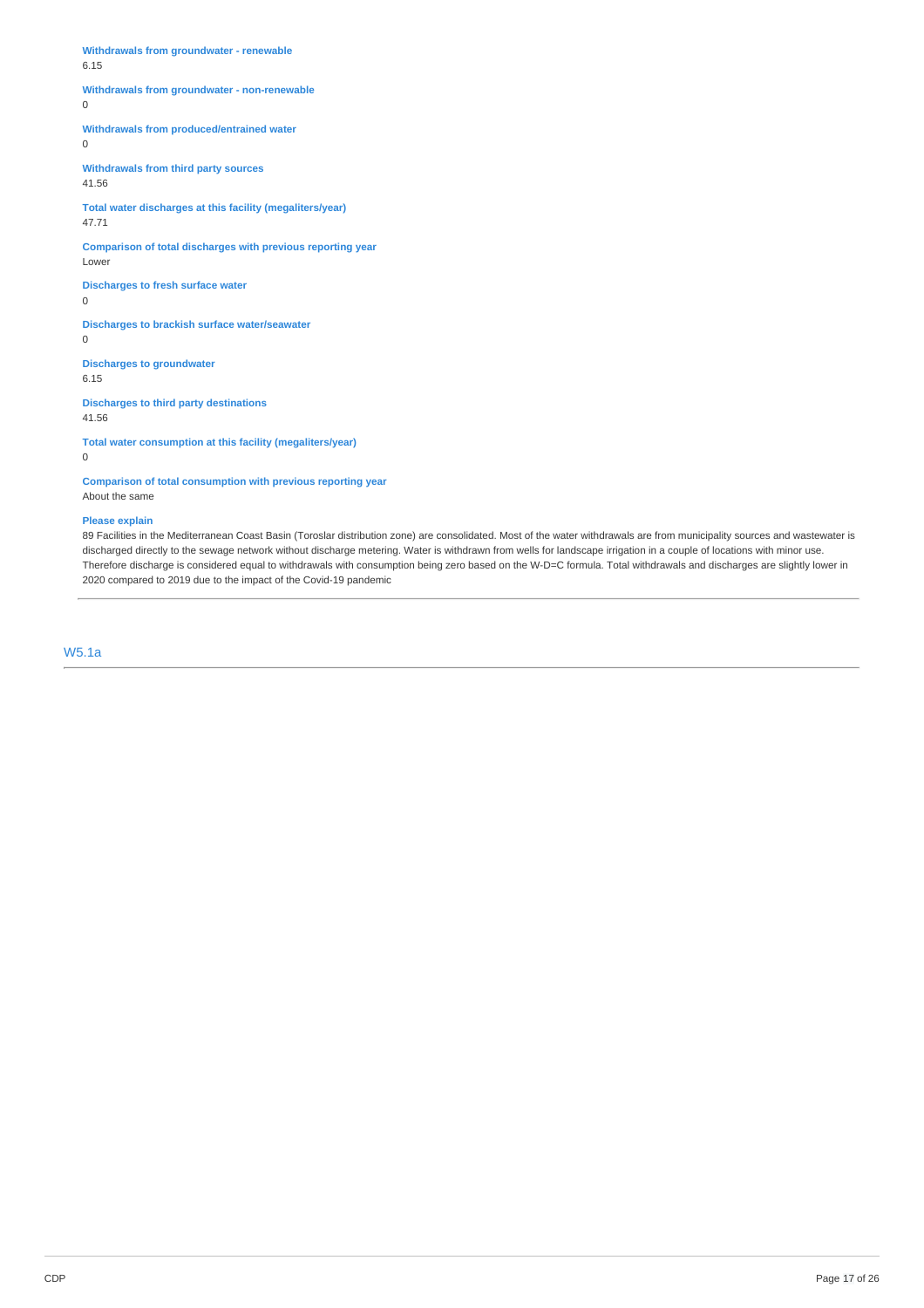### (W5.1a) For the facilities referenced in W5.1, what proportion of water accounting data has been externally verified?

**Water withdrawals – total volumes**

#### **% verified**

76-100

**What standard and methodology was used?** ISAE 3000

**Water withdrawals – volume by source**

#### **% verified** Please select

**What standard and methodology was used?** <Not Applicable>

### **Water withdrawals – quality**

**% verified** Please select

**What standard and methodology was used?** <Not Applicable>

### **Water discharges – total volumes**

**% verified** 76-100

### **What standard and methodology was used?** ISAE 3000

## **Water discharges – volume by destination**

**% verified** Please select

#### **What standard and methodology was used?** <Not Applicable>

#### **Water discharges – volume by treatment method**

**% verified**

Please select

**What standard and methodology was used?** <Not Applicable>

### **Water discharge quality – quality by standard effluent parameters**

**% verified** Please select

#### **What standard and methodology was used?** <Not Applicable>

#### **Water discharge quality – temperature**

**% verified** Please select

## **What standard and methodology was used?** <Not Applicable>

#### **Water consumption – total volume**

**% verified** 76-100

**What standard and methodology was used?** ISAE 3000

### **Water recycled/reused**

**% verified** Please select

**What standard and methodology was used?** <Not Applicable>

## W6. Governance

W6.1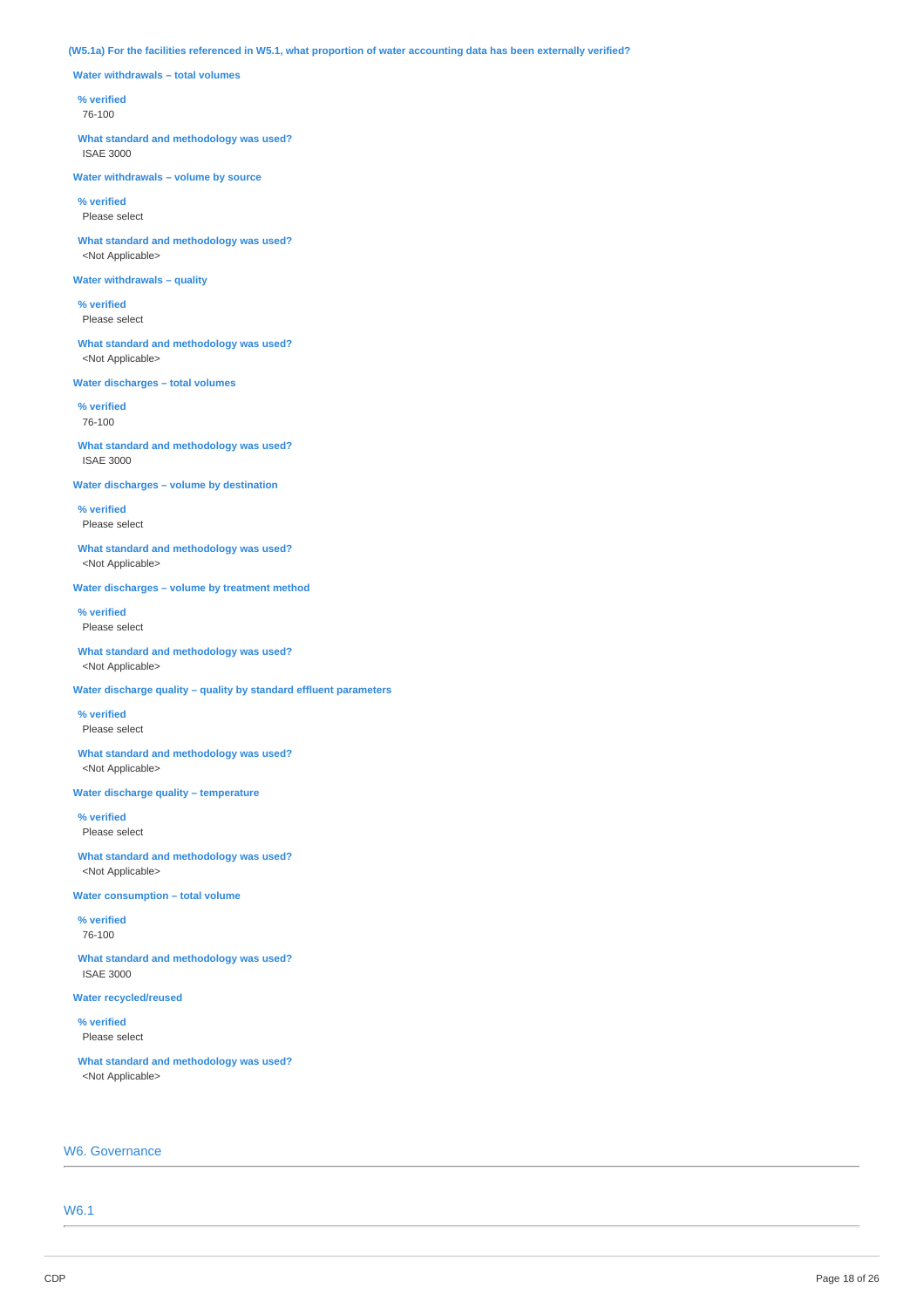Yes, we have a documented water policy that is publicly available

## W6.1a

## **(W6.1a) Select the options that best describe the scope and content of your water policy.**

| Scope,       | <b>Content</b>     | <b>Please explain</b>                                                                                                                                                                       |
|--------------|--------------------|---------------------------------------------------------------------------------------------------------------------------------------------------------------------------------------------|
| Row Company- | Company water      | Enerjisa is a signatory of UN Global Compact since 2019. We fully support these 10 principles, and we try to build our relationship with our stakeholders (including our suppliers)         |
| wide         | targets and goals  | on these principles. Our Code of Conduct and Supplier Compliance Declaration are our key binding documents that regulate our relationship with our suppliers. We take                       |
|              | Commitment to      | initiatives to help our suppliers achieve better ESG performance. We diligently select our Business Partners and monitor their compliance with the Company's Code of Conduct.               |
|              | stakeholder        | At Enerjisa Enerji, we are willing to work with our suppliers to ensure that they comply with Enerjisa Supplier Compliance Declaration, Human Rights Policy, Anti-Bribery and               |
|              | awareness and      | Anti-Corruption Policy, Occupational Health and Safety Policy, Environmental Policy and Third-Party Relations Policy. Within the framework of these policies, we expect our                 |
|              | education          | suppliers to respect human rights, create suitable working conditions for their employees, reduce their environmental impacts and apply ethical and moral business standards                |
|              | Commitment to      | to their work. Our Environmental Policy specifically states 'We have the goal to efficiently use water, one of our significant natural resources, and continuously reduce the               |
|              |                    | water stewardship required amount of water consumed for our activities.' Therefore, while water-related issues are not considered highly impactful to our business, we make efforts towards |
|              | and/or collective  | implementing water efficiency targets where possible. We expect our suppliers to take measures to protect the environment, to establish and maintain an appropriate                         |
|              | action             | environmental management system; to encourage the development and dissemination of environmentally friendly technologies to reduce environmental impacts and to protect                     |
|              | Commitment to      | the environment more in their daily operations. We also support our suppliers and business partners with training and supplier financing programs. Our environmental policy                 |
|              | safely managed     | can be reached at: https://www.enerjisa.com.tr/en/about-enerjisa/company-profile/policies/environmental-policy                                                                              |
|              | Water, Sanitation  |                                                                                                                                                                                             |
|              | and Hygiene        |                                                                                                                                                                                             |
|              | (WASH) in the      |                                                                                                                                                                                             |
|              | workplace          |                                                                                                                                                                                             |
|              | Acknowledgement    |                                                                                                                                                                                             |
|              | of the human right |                                                                                                                                                                                             |
|              | to water and       |                                                                                                                                                                                             |
|              | sanitation         |                                                                                                                                                                                             |
|              | Recognition of     |                                                                                                                                                                                             |
|              | environmental      |                                                                                                                                                                                             |
|              | linkages, for      |                                                                                                                                                                                             |
|              | example, due to    |                                                                                                                                                                                             |
|              | climate change     |                                                                                                                                                                                             |

## W6.2

**(W6.2) Is there board level oversight of water-related issues within your organization?** Yes

## W6.2a

(W6.2a) Identify the position(s) (do not include any names) of the individual(s) on the board with responsibility for water-related issues.

| <b>Position</b><br><b>of</b><br>individual             | Please explain                                                                                                                                                                                                                                                                                                                                                                                                                                                                                                                                                                                                                                                                                                                                                                                                                                                                                                                                                                                                                                                                                                                                                                                                                                                                |
|--------------------------------------------------------|-------------------------------------------------------------------------------------------------------------------------------------------------------------------------------------------------------------------------------------------------------------------------------------------------------------------------------------------------------------------------------------------------------------------------------------------------------------------------------------------------------------------------------------------------------------------------------------------------------------------------------------------------------------------------------------------------------------------------------------------------------------------------------------------------------------------------------------------------------------------------------------------------------------------------------------------------------------------------------------------------------------------------------------------------------------------------------------------------------------------------------------------------------------------------------------------------------------------------------------------------------------------------------|
| Other,<br>please<br>specify<br>(Board of<br>Directors) | Enerjisa Enerji A.Ş. ("Enerjisa Enerji" or "Company") has a one-tier board structure. Accordingly, CEO and CFO are not members of the Board of Directors ("Board" or "BoD") of Enerjisa Enerji The<br>Board, as a whole body, defines the sustainability strategy and has ultimate responsibility for monitoring and ensuring sustainability performance including the environment. From the perspective of<br>Enerjisa Enerji's business model, many strategic issues discussed at Board meetings are linked to environmental issues as Enerjisa Enerji focuses on distribution grids, retail electricity sales and<br>customer solutions in an increasingly electrified and decentralized energy world. The board reviews the strategy of the company and provides quidance. In this context, environmental regulatory<br>developments and water-related issues are discussed as well.                                                                                                                                                                                                                                                                                                                                                                                      |
| Board-<br>level<br>committee                           | Corporate Governance Committee: Corporate Governance Committee consists of five members. The chairperson of the Committee is chosen among Independent Board members. Other members of<br>the Corporate Governance Committee are two Board members, Enerjisa Enerji's CFO and Head of Investor Relations, M&A and Tax. The purpose of Corporate Governance Committee is to monitor the<br>Company's performance regarding compliance and to make recommendations to the Board regarding compliance and corporate governance best practices and their implementation. The Corporate<br>Governance Committee is also responsible for monitoring preparation of Sustainability Principles Compliance Report, which is prepared in accordance with the Capital Markets Board ("CMB")<br>communique. The Sustainability Principles Compliance Report, mandated by the CMB includes voluntary disclosures on environmental issues or explanation on the reasons of non-disclosure. The<br>Corporate Governance Committee's responsibilities towards environmental disclosures are expected to increase in the future with increasing regulatory requirements. In 2020, out of four meetings of<br>Corporate Governance Committee, three of them had ESG and climate-related agendas. |
| Board-<br>level                                        | Early Risk Detection Committee: Early Risk Detection Committee consists of four members (two Independent Board members and two Board members). The Board delegates the monitoring of risks to<br>the Early Risk Detection Committee. The Early Risk Detection Committee reports directly to Enerjisa Enerji's Board. Early Risk Detection Committee is responsible for advising the Board regarding risk<br>committee and opportunity definitions which may threaten Company's existence and strategies, providing relevant mitigation actions, early detections and precautions. Following Board review, agreed actions are<br>monitored by Enerjisa Enerji's CFO and Early Risk Detection Committee. Climate, ESG and OHS related risks and opportunities are among the items discussed and monitored by the Early Risk<br>Detection Committee.                                                                                                                                                                                                                                                                                                                                                                                                                             |

## W6.2b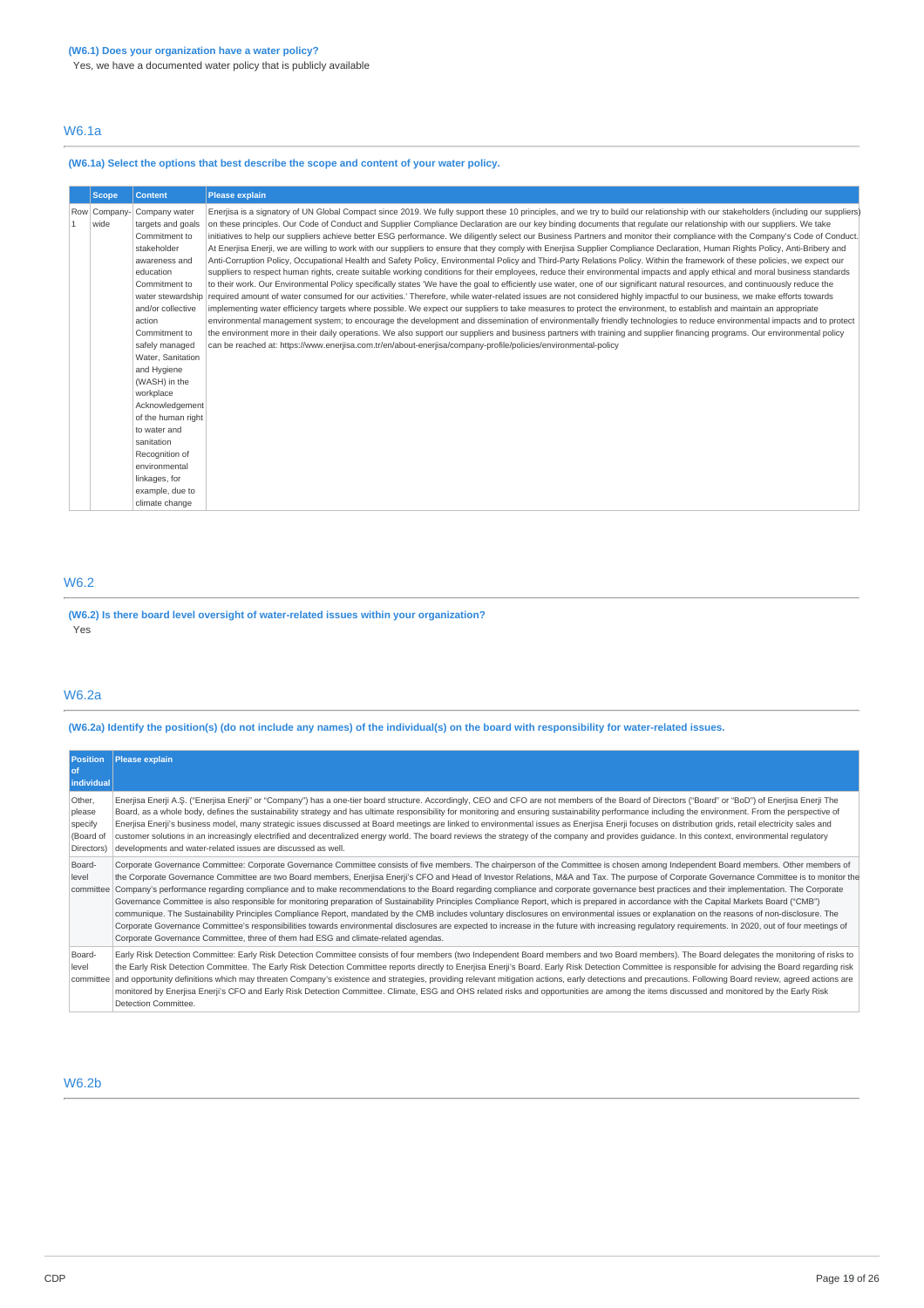#### **(W6.2b) Provide further details on the board's oversight of water-related issues.**

| related<br>a<br>agenda<br>item                           | <b>Frequency Governance</b><br>that water- mechanisms<br>into which<br>issues are water-related<br>issues are<br>scheduled integrated                                                                                                                                                                                                                                                                                                                                         | <b>Please explain</b>                                                                                                                                                                                                                                                                                                                                                                                                                                                                                                                                                                                                                                                                                                                                                                                                                                                                                                                                                                                                                                                                                                                                                                                                                                                                                                                                                                                                                                                                                                                                                                                                                    |
|----------------------------------------------------------|-------------------------------------------------------------------------------------------------------------------------------------------------------------------------------------------------------------------------------------------------------------------------------------------------------------------------------------------------------------------------------------------------------------------------------------------------------------------------------|------------------------------------------------------------------------------------------------------------------------------------------------------------------------------------------------------------------------------------------------------------------------------------------------------------------------------------------------------------------------------------------------------------------------------------------------------------------------------------------------------------------------------------------------------------------------------------------------------------------------------------------------------------------------------------------------------------------------------------------------------------------------------------------------------------------------------------------------------------------------------------------------------------------------------------------------------------------------------------------------------------------------------------------------------------------------------------------------------------------------------------------------------------------------------------------------------------------------------------------------------------------------------------------------------------------------------------------------------------------------------------------------------------------------------------------------------------------------------------------------------------------------------------------------------------------------------------------------------------------------------------------|
| Scheduled<br>Row<br>$\overline{1}$<br>- some<br>meetings | Monitoring<br>implementation<br>and<br>performance<br>Overseeing<br>acquisitions<br>and divestiture<br>Overseeing<br>major capital<br>expenditures<br>Reviewing and<br>quiding annual<br>budgets<br>Reviewing and<br>quiding<br>business plans<br>Reviewing and<br>quiding major<br>plans of action<br>Reviewing and<br>guiding risk<br>management<br>policies<br>Reviewing and<br>guiding<br>strategy<br>Reviewing and<br>guiding<br>corporate<br>responsibility<br>strategy | We develop our long-term strategies with a sustainable and holistic approach and integrate the ESG factors to our strategy. From the perspective of Enerjisa Enerji's business<br>model, many strategic issues discussed at Board meetings are linked to climate and environment related issues as Enerjisa Enerji focuses on distribution grids, retail electricity<br>sales and customer solutions in an increasingly electrified and decentralized energy world. The Board reviews the strategy of the Company and provides quidance. In this<br>context, climate change and environment related regulatory developments are discussed as well. Additionally, Enerjisa focuses on providing its customers with sustainable and<br>innovative solutions. In this regard, Enerjisa Enerji provides environmentally friendly and sustainable energy solutions, ranging from solar power plant installation services, energy<br>efficiency applications, cogeneration and trigeneration applications to electric vehicle charging station management and green energy certification. The context of the non-<br>financial reporting obligations are evaluated by Corporate Governance Committee. Meanwhile, environmental risks and opportunities are compiled by the risk management unit<br>and reported to the Early Risk Detection Committee. In 2020, Enerjisa Enerji made the decision to increase the transparency of its environment impact reporting by receiving<br>limited assurance services for the first time. The assurance coverage include GHG emissions of Enerjisa as well as Enerjisa's water withdrawals/discharges. |

#### W6.3

(W6.3) Provide the highest management-level position(s) or committee(s) with responsibility for water-related issues (do not include the names of individuals).

**Name of the position(s) and/or committee(s)** Chief Executive Officer (CEO)

#### **Responsibility**

Both assessing and managing water-related risks and opportunities

**Frequency of reporting to the board on water-related issues** More frequently than quarterly

#### **Please explain**

Sustainability Committee (ESG Committee), co-chaired by the CEO and CFO, oversees ESG practices across the Company and reports about critical initiatives, developments and performance related to key performance indicators including climate-related issues and commitments to the Board. This leadership and commitment of the ESG Committee cover the identification of environmental impacts, risks and opportunities, development of strategies and policies, identification, allocation and application of necessary resources, supervision of practices applied, measurement of performance, and the review and revision of the system.

#### **Name of the position(s) and/or committee(s)**

Chief Financial Officer (CFO)

#### **Responsibility**

Both assessing and managing water-related risks and opportunities

#### **Frequency of reporting to the board on water-related issues**

More frequently than quarterly

#### **Please explain**

Sustainability Committee (ESG Committee), co-chaired by the CEO and CFO, oversees ESG practices across the Company and reports about critical initiatives, developments and performance related to key performance indicators including climate-related issues and commitments to the Board. This leadership and commitment of the ESG Committee cover the identification of environmental impacts, risks and opportunities, development of strategies and policies, identification, allocation and application of necessary resources, supervision of practices applied, measurement of performance, and the review and revision of the system.

### **Name of the position(s) and/or committee(s)**

Sustainability committee

#### **Responsibility**

Both assessing and managing water-related risks and opportunities

## **Frequency of reporting to the board on water-related issues**

More frequently than quarterly

### **Please explain**

Sustainability Committee (ESG Committee), co-chaired by the CEO and CFO, oversees ESG practices across the Company and reports about critical initiatives,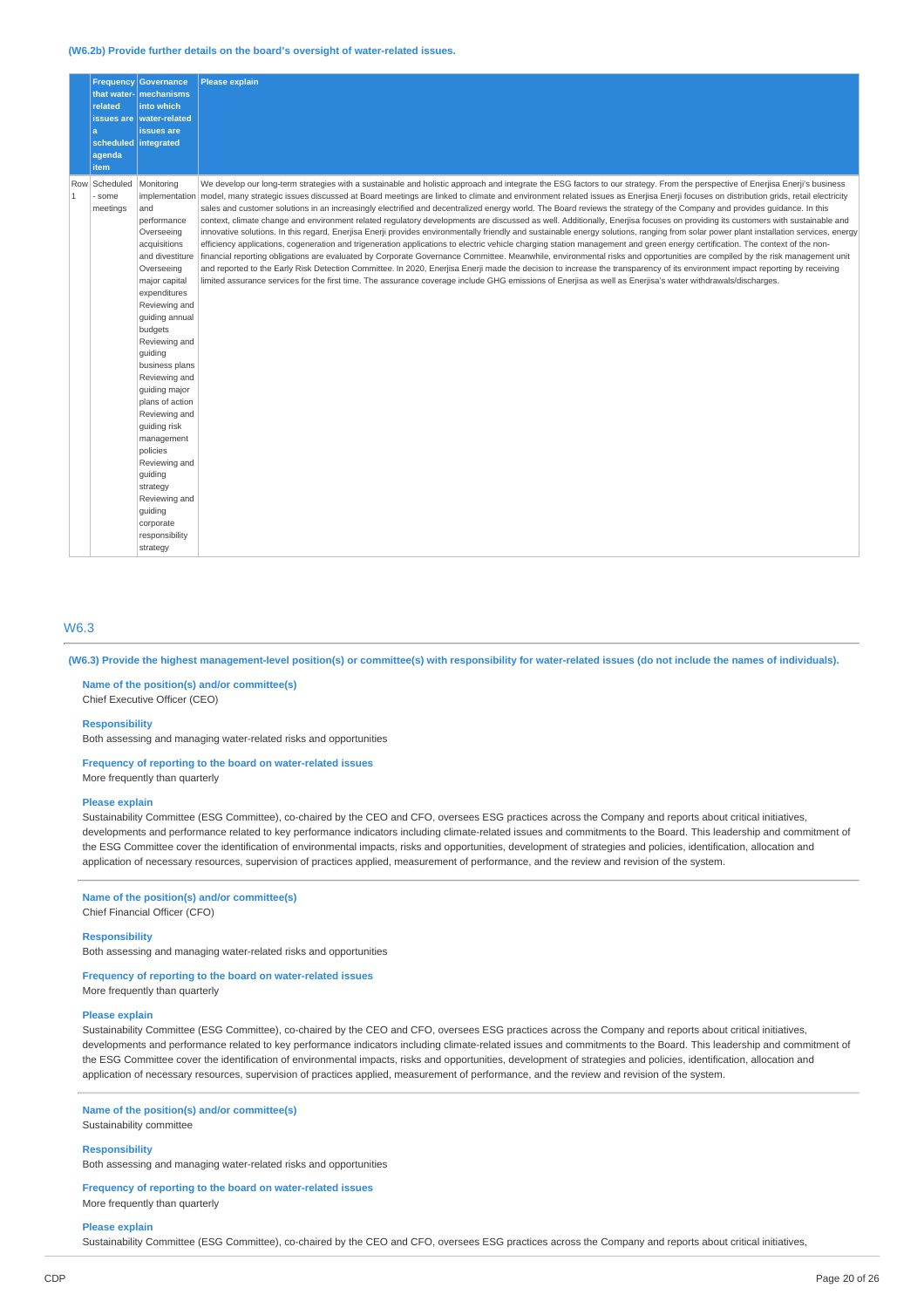developments and performance related to key performance indicators including climate-related issues and commitments to the Board. This leadership and commitment of the ESG Committee cover the identification of environmental impacts, risks and opportunities, development of strategies and policies, identification, allocation and application of necessary resources, supervision of practices applied, measurement of performance, and the review and revision of the system.

# **Name of the position(s) and/or committee(s)**

Other, please specify (Distribution Business General Manager)

## **Responsibility**

Both assessing and managing water-related risks and opportunities

**Frequency of reporting to the board on water-related issues** Not reported to board

#### **Please explain**

Responsible for managing HSE processes, carrying out grid investments, and increasing efficiency (losses in the grid, etc) in the distribution companies.

## **Name of the position(s) and/or committee(s)**

Other, please specify (Retail Business General Manager)

#### **Responsibility**

Both assessing and managing water-related risks and opportunities

## **Frequency of reporting to the board on water-related issues**

Not reported to board

### **Please explain**

Responsible for managing HSE processes and renewable electricity procurement (including PPAs) in retail companies. Retail business General Manager is also responsible of overseeing customer solutions business, which is core to the Enerjisa Enerji's sustainable energy strategy for transition to low-carbon economy.

# **Name of the position(s) and/or committee(s)**

Risk committee

#### **Responsibility**

Assessing water-related risks and opportunities

#### **Frequency of reporting to the board on water-related issues**

As important matters arise

#### **Please explain**

Risk Committee (Early Risk Detection Committee): The Board delegates the monitoring of risks to the Early Risk Detection Committee. The Committee reports directly to the Board. Early Risk Detection Committee advises the Board regarding risk and opportunity definitions which may threaten Company's existence and strategies, relevant mitigation actions, early detections and precautions. Following Board review, agreed actions are monitored by the Enerjisa Enerji CFO and Early Risk Detection Committee. Climate, ESG and OHS related risks and opportunities are discussed and monitored by the Early Risk Detection Committee.

#### **Name of the position(s) and/or committee(s)**

Corporate responsibility committee

#### **Responsibility**

Both assessing and managing water-related risks and opportunities

#### **Frequency of reporting to the board on water-related issues**

As important matters arise

#### **Please explain**

Corporate Responsibility Committee (Corporate Governance Committee) consists of five members. The chairperson of the Committee is chosen among independent Board of Directors. Other members of the Committee are two Board members, Enerjisa Enerji CFO and Head of Investor Relations, M&A and Tax. The purpose of Corporate Governance Committee is to monitor the Company's performance regarding compliance and to make recommendations to the Board of Directors of the Company regarding compliance and corporate governance best practices and their implementation. The Committee is also responsible for monitoring preparation of Sustainability Principles Compliance report, including climate and water-related disclosures, mandated by the CMB.

### **Name of the position(s) and/or committee(s)**

Environmental health and safety manager

#### **Responsibility**

Both assessing and managing water-related risks and opportunities

#### **Frequency of reporting to the board on water-related issues** Not reported to board

# **Please explain**

Both distribution and retail business lines have separate Occupational Health, Safety and Environment Units. Distribution HSE Manager reports to the Head of Distribution Business Unit, who reports directly to the CEO. Retail HSE Manager reports directly to the CEO. The process to identify potential climate/ water targets was initiated in 2021 with the objective to publish a climate strategy. Accordingly, Enerjisa Enerji engaged with 3rd party consultants to define the scope, benchmark against other companies, and to review the current and emerging regulations. The target setting process is expected to be completed in 2022.

#### **Name of the position(s) and/or committee(s)**

Business unit manager

#### **Responsibility**

Assessing water-related risks and opportunities

#### **Frequency of reporting to the board on water-related issues** As important matters arise

**Please explain**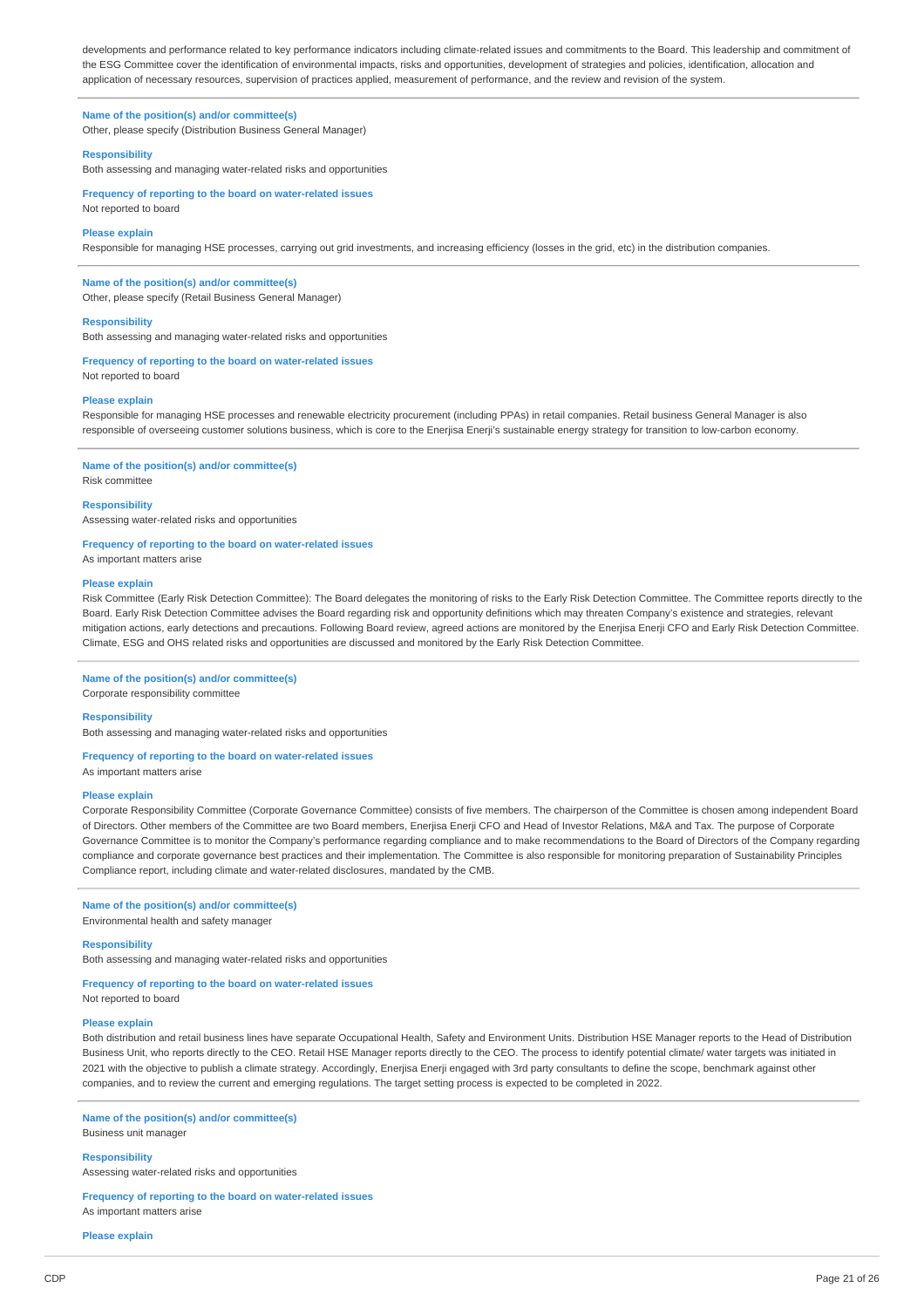Director of Investor Relations, Tax and IR: Reports directly to the CFO. Responsible for the communication of sustainability strategy to the investors, managing sustainability-related reporting processes, increasing climate-related reporting and transparency, and advising the upper management on value-creating opportunities linked to sustainability. This position is also responsible for the company's climate and water-related reporting including leading the efforts for data collection and consolidation.

## W6.4

#### (W6.4) Do you provide incentives to C-suite employees or board members for the management of water-related issues?

|       | Provide incentives for management of water-related issues '   |  |
|-------|---------------------------------------------------------------|--|
| Row . | ר, and we do not plan to introduce them in the next two years |  |

## W6.5

(W6.5) Do you engage in activities that could either directly or indirectly influence public policy on water through any of the following? Yes, trade associations

### W6.5a

#### (W6.5a) What processes do you have in place to ensure that all of your direct and indirect activities seeking to influence policy are consistent with your water **policy/water commitments?**

Environment-related issues, including water, are managed at the highest possible level in Enerjisa Enerji. Therefore, all activities that influence policy are reported to the Board of Directors through the sustainability committee chaired by the CEO and the CFO. Enerjisa Enerji develops long-term strategies with a sustainable and holistic approach while integrating ESG factors into its strategy, with environment-related topics being among the most crucial ones. Enerjisa Enerji is Turkey's only listed electricity distribution and retail company, therefore its ESG performance, and especially its ecological resilience is considered essential to its long-term performance. In addition to highlevel representation through its Chairman and CEO in trade associations, all views and activities to influence policy is reviewed by the Compliance and Legal Director, who is also a member of the Sustainability Committee.

## W6.6

(W6.6) Did your organization include information about its response to water-related risks in its most recent mainstream financial report? Yes (you may attach the report - this is optional)

#### W7. Business strategy

## W7.1

#### (W7.1) Are water-related issues integrated into any aspects of your long-term strategic business plan, and if so how?

|                           | Are water-related Long-<br><i>issues</i><br>integrated?                                                                                       | term<br>time<br>horizon<br>(years) | <b>Please explain</b>                                                                                                                                                                                                                                                                                                                                                                                                                                                                                                                                                                                                                                                                                                                                                                                                                                                     |
|---------------------------|-----------------------------------------------------------------------------------------------------------------------------------------------|------------------------------------|---------------------------------------------------------------------------------------------------------------------------------------------------------------------------------------------------------------------------------------------------------------------------------------------------------------------------------------------------------------------------------------------------------------------------------------------------------------------------------------------------------------------------------------------------------------------------------------------------------------------------------------------------------------------------------------------------------------------------------------------------------------------------------------------------------------------------------------------------------------------------|
| Long-<br>term<br>business | No, water-related<br>issues were<br>reviewed but not<br>objectives considered as<br>strategically<br>relevant/significant                     | $5 - 10$                           | Enerjisa Enerji, as a distribution and retail company is not water intensive. Water related risks and opportunities are mostly related to upstream (Power plants, especially<br>hydropower) or downstream (customers that require large amounts of freshwater). While water related issues are not relevant for direct operations, but can indirectly impact<br>our business. Customer awareness and demand for distributed energy resources, energy efficiency solutions and green products are increasing due to declining LCOE<br>(levelized cost of energy), climate-change awareness and supply security risks. In order to play a role in combatting the climate crisis and to fulfil the increasing demands of<br>our customers, we are working on distributed generation models in parallel to the centralized energy models as an integral part of our strategy. |
| Strategy<br>for           | No, water-related<br>issues were<br>achieving reviewed but not<br>long-term considered as<br>objectives strategically<br>relevant/significant | $5 - 10$                           | Enerjisa Enerji, as a distribution and retail company is not water intensive. Water related risks and opportunities are mostly related to upstream (Power plants, especially<br>hydropower) or downstream (customers that require large amounts of freshwater). While water related issues are not relevant for direct operations, but can indirectly impact<br>our business. Customer awareness and demand for distributed energy resources, energy efficiency solutions and green products are increasing due to declining LCOE<br>(levelized cost of energy), climate-change awareness and supply security risks. In order to play a role in combatting the climate crisis and to fulfil the increasing demands of<br>our customers, we are working on distributed generation models in parallel to the centralized energy models as an integral part of our strategy  |
| Financial<br>planning     | Yes, water-related 5-10<br>issues are<br>integrated                                                                                           |                                    | Excessive heat and decreasing rain and snowfall in Turkey might result in droughts, which in turn might impact energy supply and prices. Droughts can have negative<br>financial impacts on sectors with water input (agricultural irrigation etc.) in their activities. These customers can experience difficulties in their payments. We carry out risks<br>assessments based on the hydrology expectations in a given year and incorporate these to our financial planning.                                                                                                                                                                                                                                                                                                                                                                                            |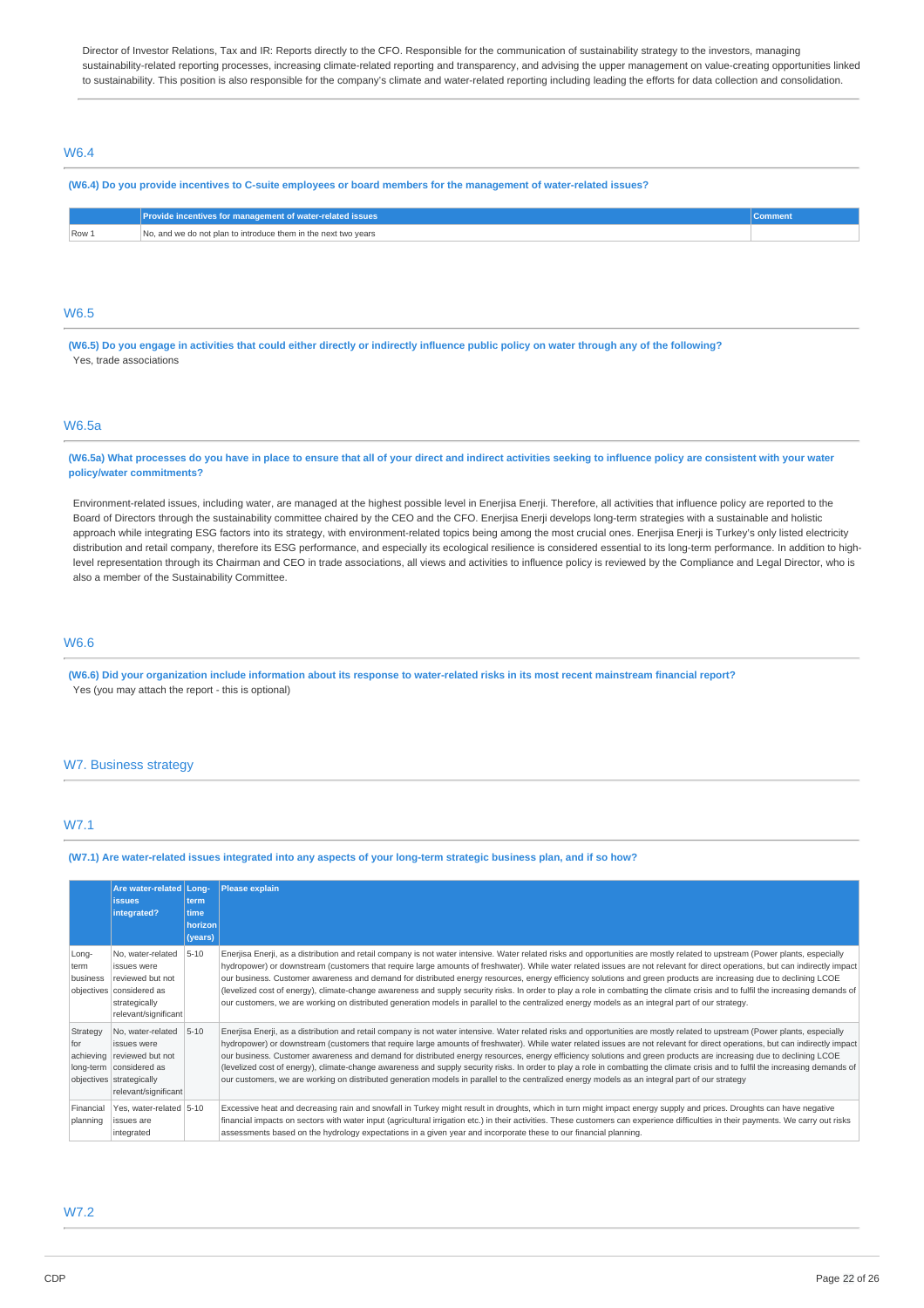(W7.2) What is the trend in your organization's water-related capital expenditure (CAPEX) and operating expenditure (OPEX) for the reporting year, and the **anticipated trend for the next reporting year?**

#### **Row 1**

**Water-related CAPEX (+/- % change)**

 $\Omega$ 

**Anticipated forward trend for CAPEX (+/- % change)**

 $\Omega$ 

**Water-related OPEX (+/- % change)**

 $14$ 

**Anticipated forward trend for OPEX (+/- % change)**

14

#### **Please explain**

Enerjisa Enerji's only water related OPEX are related to water prices. Expected annual water price increases were taken into consideration. There are minor water related CAPEX such as installation of water-efficient fixtures, sensors and etc. however, these are extremely minor to quantify.

## W7.3

**(W7.3) Does your organization use climate-related scenario analysis to inform its business strategy?**

|       | Use of climate-related scenario analysis | <b>Comment</b> |
|-------|------------------------------------------|----------------|
| Row 1 | Yes                                      |                |

#### W7.3a

**(W7.3a) Has your organization identified any water-related outcomes from your climate-related scenario analysis?** Yes

### W7.3b

## (W7.3b) What water-related outcomes were identified from the use of climate-related scenario analysis, and what was your organization's response?

|  | <b>Climate-</b><br>related<br>scenarios<br>and models<br>applied                                                 | Description of possible water-related outcomes                                                                                                                                                                                                                                                                                                                                                                                                                                                                                                                                                                                                                                                                                                                                                                                                                                                                                                                                                                                          | Company response to possible water-related<br><b>loutcomes</b>                                                                                                                                                                                                                                               |
|--|------------------------------------------------------------------------------------------------------------------|-----------------------------------------------------------------------------------------------------------------------------------------------------------------------------------------------------------------------------------------------------------------------------------------------------------------------------------------------------------------------------------------------------------------------------------------------------------------------------------------------------------------------------------------------------------------------------------------------------------------------------------------------------------------------------------------------------------------------------------------------------------------------------------------------------------------------------------------------------------------------------------------------------------------------------------------------------------------------------------------------------------------------------------------|--------------------------------------------------------------------------------------------------------------------------------------------------------------------------------------------------------------------------------------------------------------------------------------------------------------|
|  | Row <b>IRENA</b><br><b>IEA</b><br>Sustainable<br>Scenario<br>Nationally<br>determined<br>contributions<br>(NDCs) | Enerjisa Enerji conducts qualitative climate-related impact assessments, including comprehensive identification of risks and opportunities,<br>and scenario analyses based on Turkey's NDCs and several scenarios from BNEF NEO, IRENA and IEA. The analysis and assessments<br>also include extreme weather scenarios to measure the impact on both distribution grids from an operational perspective and customer<br>Development   payment behaviour from a financial perspective. As a result, the outcomes feed into the company's sustainability strategy & roadmap.<br>Scenario analyses are mostly conducted at a 5-year timeline, in line with Enerjisa Enerji's investment and financial plans. Excessive heat and difficulties in their payments. We carry out risk<br>decreasing rain and snowfall in Turkey might result in droughts, which in turn might impact energy supply and prices. Droughts can have<br>negative financial impacts on sectors with water input (agricultural irrigation etc.) in their activities. | Customers, especially ones that require large<br>amounts of water (e.g. agriculture, some<br>manufacturing, etc.), that are impacted from<br>extreme weather events may experience<br>assessments based on the hydrology<br>expectations in a given year and incorporate<br>these to our financial planning. |

## W7.4

**(W7.4) Does your company use an internal price on water?**

#### **Row 1**

#### **Does your company use an internal price on water?**

No, and we do not anticipate doing so within the next two years

#### **Please explain**

As Enerjisa Enerji is an electricity distribution and retail company, water is used for domestic purposes only. While we do acknowledge water scarcity risks may indirectly impact our business, our business lines are not impacted directly and at a critical level. Therefore, currently we do not have an internal price on water and we do not anticipate doing so within the next two years.

### W8. Targets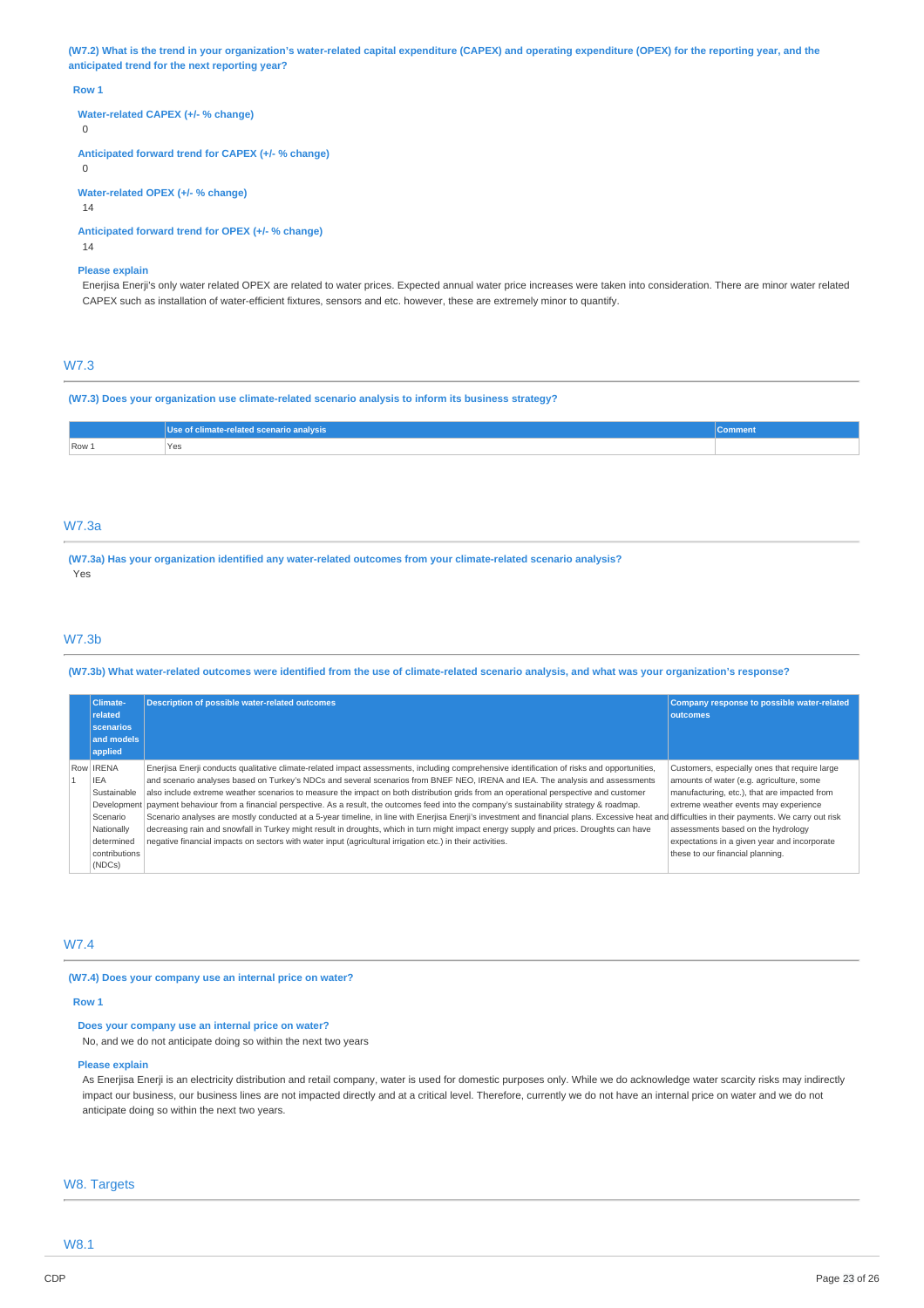### **(W8.1) Describe your approach to setting and monitoring water-related targets and/or goals.**

| <b>Levels</b>         |                           | Monitoring Approach to setting and monitoring targets and/or goals                                                                                                                       |
|-----------------------|---------------------------|------------------------------------------------------------------------------------------------------------------------------------------------------------------------------------------|
| for                   | at                        |                                                                                                                                                                                          |
| targets<br>and/or     | corporate<br><b>level</b> |                                                                                                                                                                                          |
| qoals                 |                           |                                                                                                                                                                                          |
| Row Company-          | Targets are               | Enerjisa is a signatory of UN Global Compact since 2019. We fully support these 10 principles, and we try to build our relationship with our stakeholders (including our suppliers) on   |
| wide                  | monitored                 | these principles. Our Code of Conduct and Supplier Compliance Declaration are our key binding documents that regulate our relationship with our suppliers. We take initiatives to help   |
| targets               | at the                    | our suppliers achieve better ESG performance. We diligently select our Business Partners and monitor their compliance with the Company's Code of Conduct. At Enerjisa Enerji, we         |
| and goals   corporate |                           | are willing to work with our suppliers to ensure that they comply with Enerjisa Supplier Compliance Declaration, Human Rights Policy, Anti-Bribery and Anti-Corruption Policy,           |
| <b>Business</b>       | llevel                    | Occupational Health and Safety Policy, Environmental Policy and Third-Party Relations Policy. Within the framework of these policies, we expect our suppliers to respect human           |
| level                 | Goals are                 | rights, create suitable working conditions for their employees, reduce their environmental impacts and apply ethical and moral business standards to their work. Our Environmental       |
| specific              | monitored                 | Policy specifically states 'We have the goal to efficiently use water, one of our significant natural resources, and continuously reduce the required amount of water consumed for our   |
| targets               | at the                    | activities.' Therefore, while water-related issues are not considered highly impactful to our business, we make efforts towards implementing water efficiency targets where possible. We |
| and/or                | corporate                 | expect our suppliers to take measures to protect the environment, to establish and maintain an appropriate environmental management system; to encourage the development and             |
| goals                 | level                     | dissemination of environmentally friendly technologies to reduce environmental impacts and to protect the environment more in their daily operations. We also support our suppliers      |
|                       |                           | and business partners with training and supplier financing programs. Our environmental policy can be reached at: https://www.enerjisa.com.tr/en/about-enerjisa/company-                  |
|                       |                           | profile/policies/environmental-policy                                                                                                                                                    |

## W8.1a

(W8.1a) Provide details of your water targets that are monitored at the corporate level, and the progress made.

## **Target reference number**

Target 1

### **Category of target**

Impact of packaging material

**Level**

Site/facility

#### **Primary motivation**

Reduced environmental impact

## **Description of target**

Plastic bottled water was being used at all Enerjisa offices until 2020. In order to reduce the environmental impact of plastic water bottles, Enerjisa has targeted to implement water purifying systems for drinking water at all of its retail offices in 2020.

#### **Quantitative metric**

Other, please specify (% of retail buildings where water purifying systems are implemented)

#### **Baseline year**

2019

#### **Start year** 2020

#### **Target year** 2020

**% of target achieved** 100

#### **Please explain**

Water purifying systems were implemented in the retail offices during 2020, and glass reusable bottles were distributed to employees. As of 2020 year-end, all retail offices have water purifying systems. Furthermore, we have also initiated implementing water purifying systems at our distribution offices.

#### **Target reference number** Target 2

## **Category of target**

Water use efficiency

**Level** Business

#### **Primary motivation** Water stewardship

## **Description of target**

In order to reduce unnecessary use of water and increase hygiene at the same time (especially during Covid-19 pandemic), we have targeted to install motion sensored automatic faucet system in 2020 for all of our retail offices.

#### **Quantitative metric**

Other, please specify (% of retail buildings where automated sensor-based faucets are installed)

**Baseline year** 2019

#### **Start year** 2020

**Target year** 2020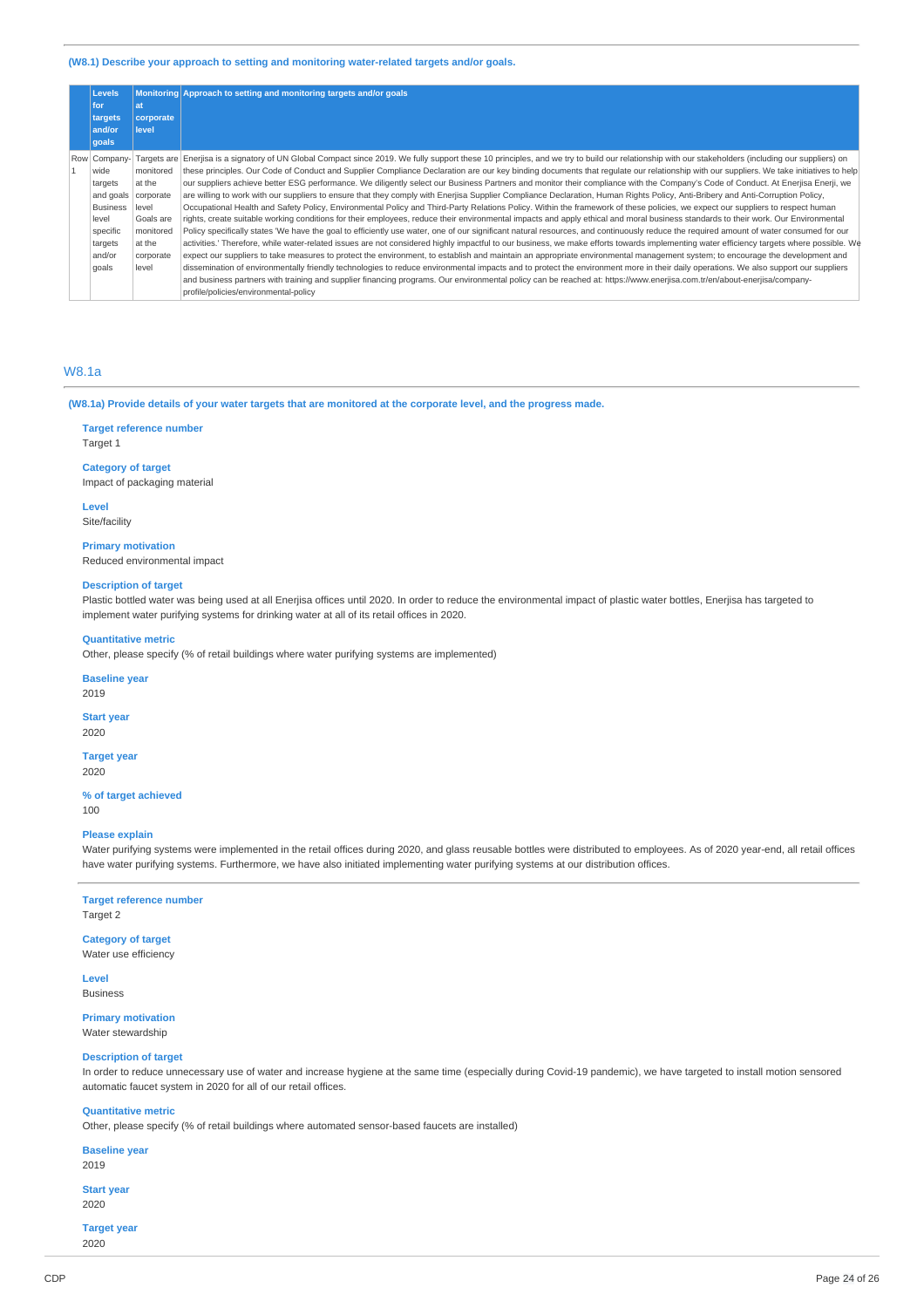## **% of target achieved**

100

### **Please explain**

We have installed motion sensored automated faucet systems in 2020 for all of our retail offices. Accordingly, our water withdrawal decreased in 2020.

**Target reference number** Target 3

**Category of target** Water use efficiency

**Level**

Business

**Primary motivation** Water stewardship

#### **Description of target**

In order to use water effectively and reduce our water consumption, we decided to install faucet aerators in our distribution offices. We set the target to reach 50% coverage in our distribution offices where the infrastructure permits by 2021 year end for faucet aerator implementation.

#### **Quantitative metric**

Other, please specify (% of distribution buildings where water faucet aerators are installed)

**Baseline year** 2020

**Start year** 2021

**Target year**

2021

**% of target achieved**

 $\theta$ 

#### **Please explain**

As this is a new target that we set this target in 2020 to be completed by 2021 year-end, our target is still underway. Although we have already initiated the faucet aerator installations as of the report date, we entered 0% for target achieved to reflect the reporting period of 2020. The target is to install the aerators in 50% of distribution locations by the end of 2021.

## W8.1b

(W8.1b) Provide details of your water goal(s) that are monitored at the corporate level and the progress made.

### **Goal**

Promotion of water data transparency

**Level**

Company-wide

**Motivation** Water stewardship

## **Description of goal**

In order to increase the transparency of our water reporting along with our GHG emissions reporting, we aimed to receive limited assurance for the first time in 2020.

### **Baseline year**

2019

## **Start year**

2020

**End year** 2020

#### **Progress**

We received limited assurance services to cover our water withdrawal/discharge along with our GHG emissions for 2020. Going forward, we are planning to verify our water withdrawals and discharges each year for transparency and awareness.

## W9. Verification

## W9.1

(W9.1) Do you verify any other water information reported in your CDP disclosure (not already covered by W5.1a)? No, we do not currently verify any other water information reported in our CDP disclosure